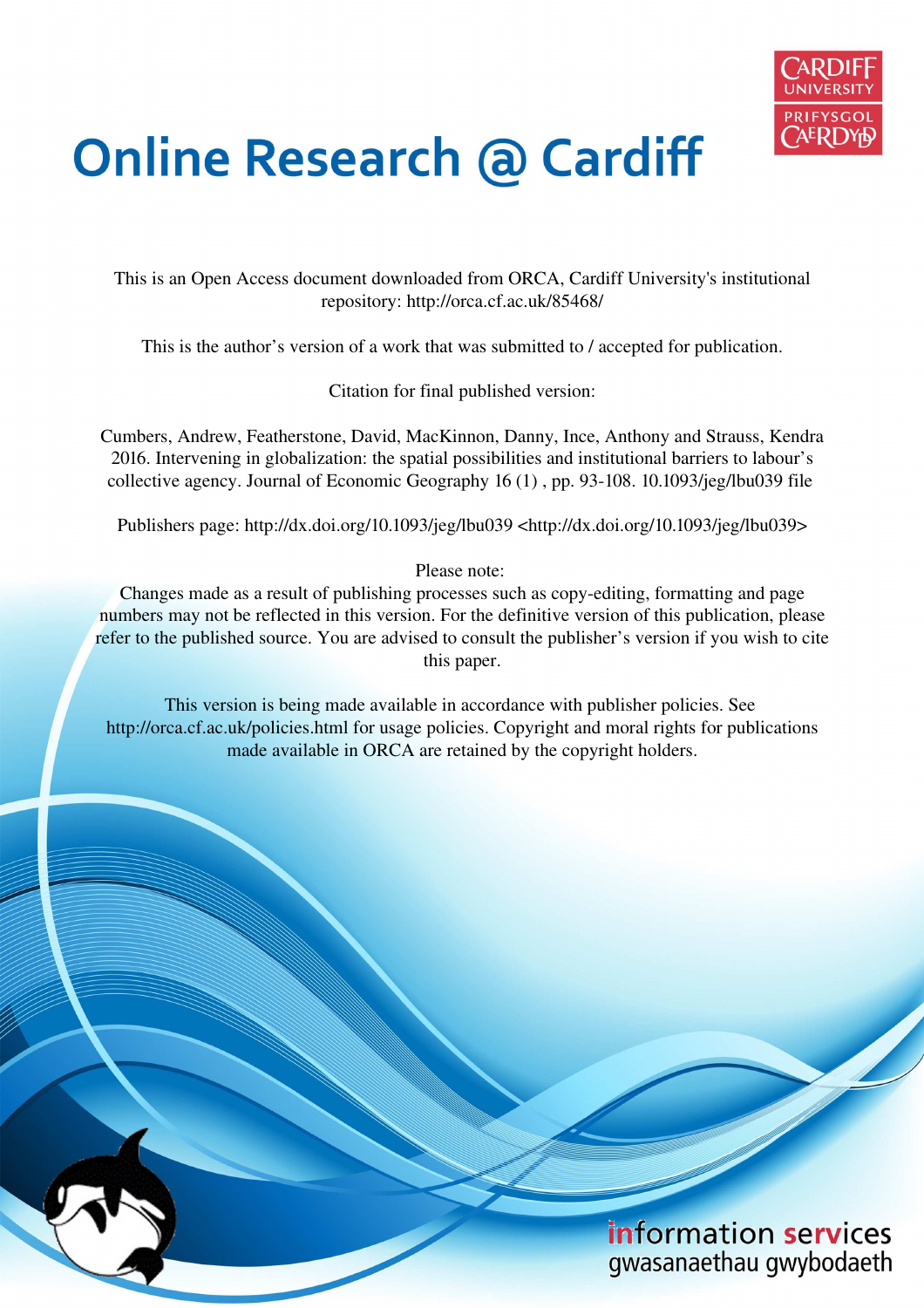## **Intervening in Globalisation: the Spatial Possibilities and Institutional**

**Barriers to Labour's Collective Agency** 

Andrew Cumbers\*, David Featherstone†, Danny MacKinnon‡, Anthony Ince,§

Kendra Strauss\*\*

Paper for submission to **Journal of Economic Geography** December 2013

 $\overline{a}$ \* Adam Smith Business School, University of Glasgow

<sup>&</sup>lt;sup>†</sup> School of Geographical and Earth Sciences, University of Glasgow

<sup>ș</sup> Centre for Urban and Regional Development Studies, University of Newcastle

<sup>§</sup> Department of Human Geography, Stockholm University

<sup>\*\*</sup> Labour Studies Program, Simon Fraser University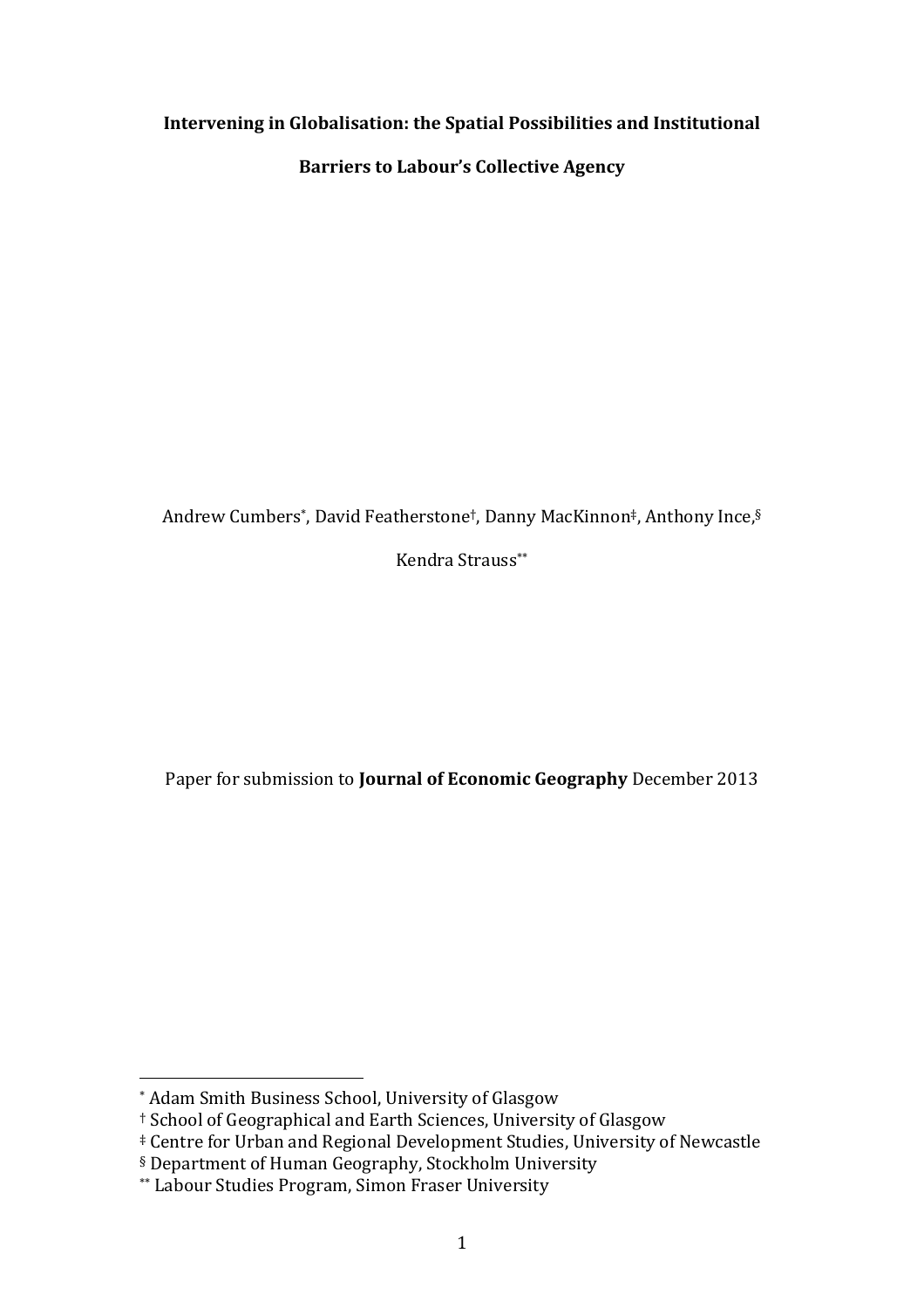#### **Abstract**

Trade unions are facing a series of challenges around place-based forms of work in industries such as construction, transport and public services. New spatial strategies by employers involving corporate reorganization, increased oursourcing and the use of migrant labour, allied to a deepening of neoliberal governance processes are accelerating a race to the bottom in wages and conditions. Drawing upon the experience of two recent labour disputes in the UK - at Heathrow Airport and Lindsey Oil Refinery – we explore the potential for workers to intervene in such globalizing processes. We highlight both the ability of grassroots workers to mobilise their own spatial networks but also their limitations in an increasingly hostile neoliberal landscape.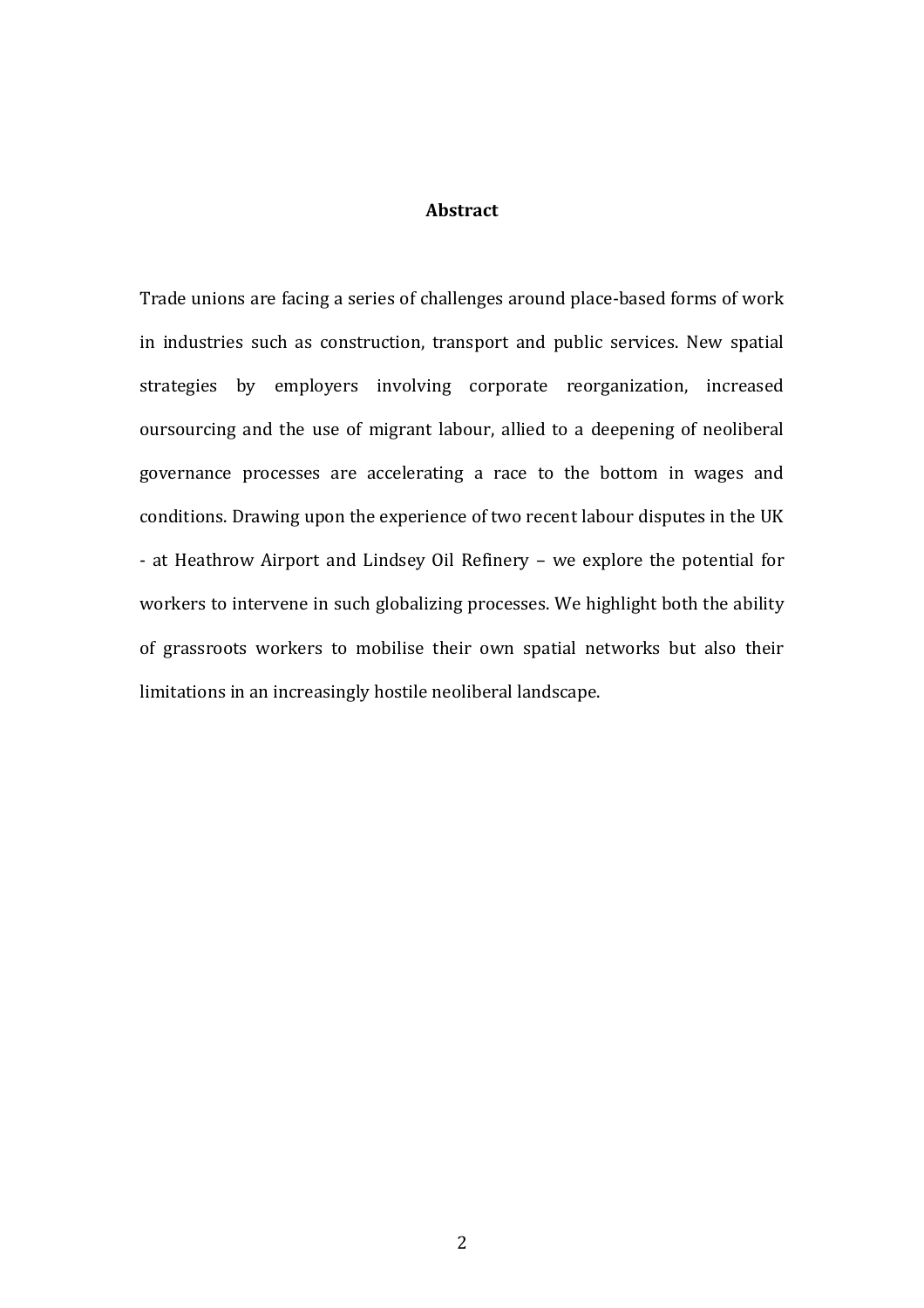#### **Introduction**

Much has been written over the past two decades about the consequences of globalisation for workers and trade unions (e.g. Waterman 2000, Bieler and Lindberg 2011). The increasingly global, yet dispersed nature of economic activity, the continued disadvantages faced by labour in the context of mobile capital, the problems of international competition for jobs and the dilemmas of local organising versus trans-local solidarity campaigns continue to be important themes of these debates. Yet globalising processes can be similarly pernicious for workers in more spatially 'fixed' forms of economic activity. A combination of labour market deregulation (Standing 2010), employer strategies to reduce wage costs through outsourcing (Milberg and Winkler 2009), and the use of migrant labour (Wills et al 2010) is threatening the employment conditions for established workforces.

Such processes of 'internal' globalisation (MacKinnon et al 2011) represent a renewed attack on the position of workers who, hitherto, have enjoyed relatively secure forms of employment in strongly unionised sectors such as transport, infrastructure and the utilities. Conceptually, they require new thinking in coming to terms with how key sets of socio-spatial relations between capital, labour and the state from the local to the global scales are being reworked. Additionally, such relations are often deeply infused with power along intersecting lines of class, gender, race and national identity. This has critical implications for the spatial strategies that labour unions adopt if they are to protect the existing rights of workers whilst pursuing broader progressive agendas of social justice and internationalism.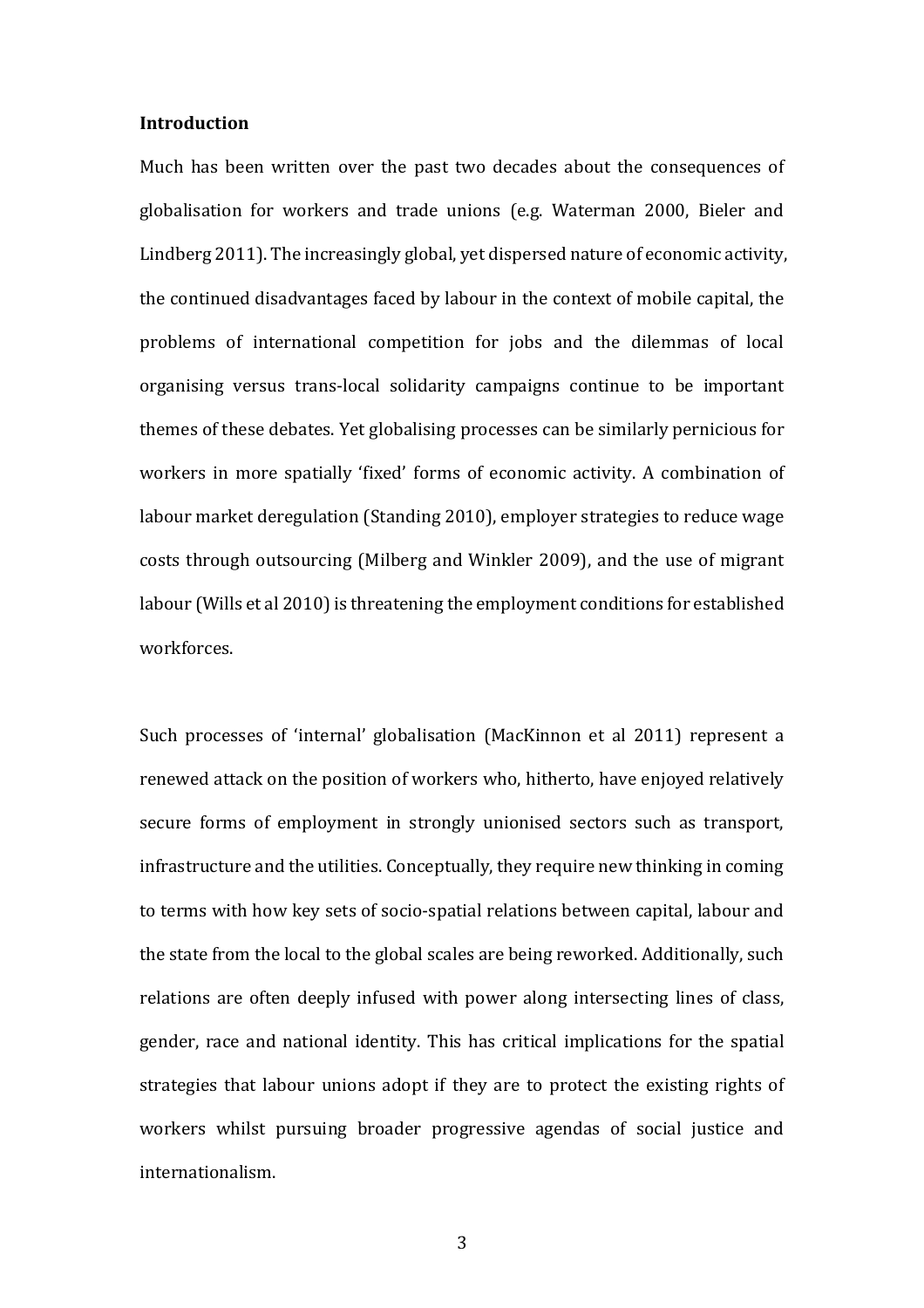Building upon previous work in the now thriving field of labour geography (e.g. Herod 2001, Bergene et al 2010, Coe 2013, Selwyn 2012, Carswell and Neve 2013), our paper has two central aims. The first is to examine how the intersection between two particular global processes - changes in employer strategy and the rescaling of neoliberal governance (in this case through the European Union's market integration and competitiveness agenda) - is driving down wages and conditions. The second is to critically interrogate how workers are responding to these processes and the implications in terms of the possibilities for shaping the changing regulatory landscape of advanced capitalism.

We explore these issues through analysing two prominent labour disputes at key infrastructural hubs in the UK: the Gate Gourmet dispute at Heathrow Airport in 2005 and the Lindsey Oil Refinery dispute in 2009. Both cases centred around spatially embedded workplaces where stagnating markets and/or intensified processes of competition have led to strategies to reduce costs through deploying migrant workers to undermine established workforces. The remainder of the paper is structured into five sections. In the next section we consider how new spatial strategies are confronting unions in "place-based" work and their responses. We then outline the case studies and their broader significance, including details of our methodological approach. Sections three and four consider each of the disputes in turn, focusing upon the new spatial strategies developed by employers, the different forms of mobilization by workers and unions, their spatialities in terms of generating broader support, and their limitation in terms of the broader neoliberal landscape. We then conclude with some reflections on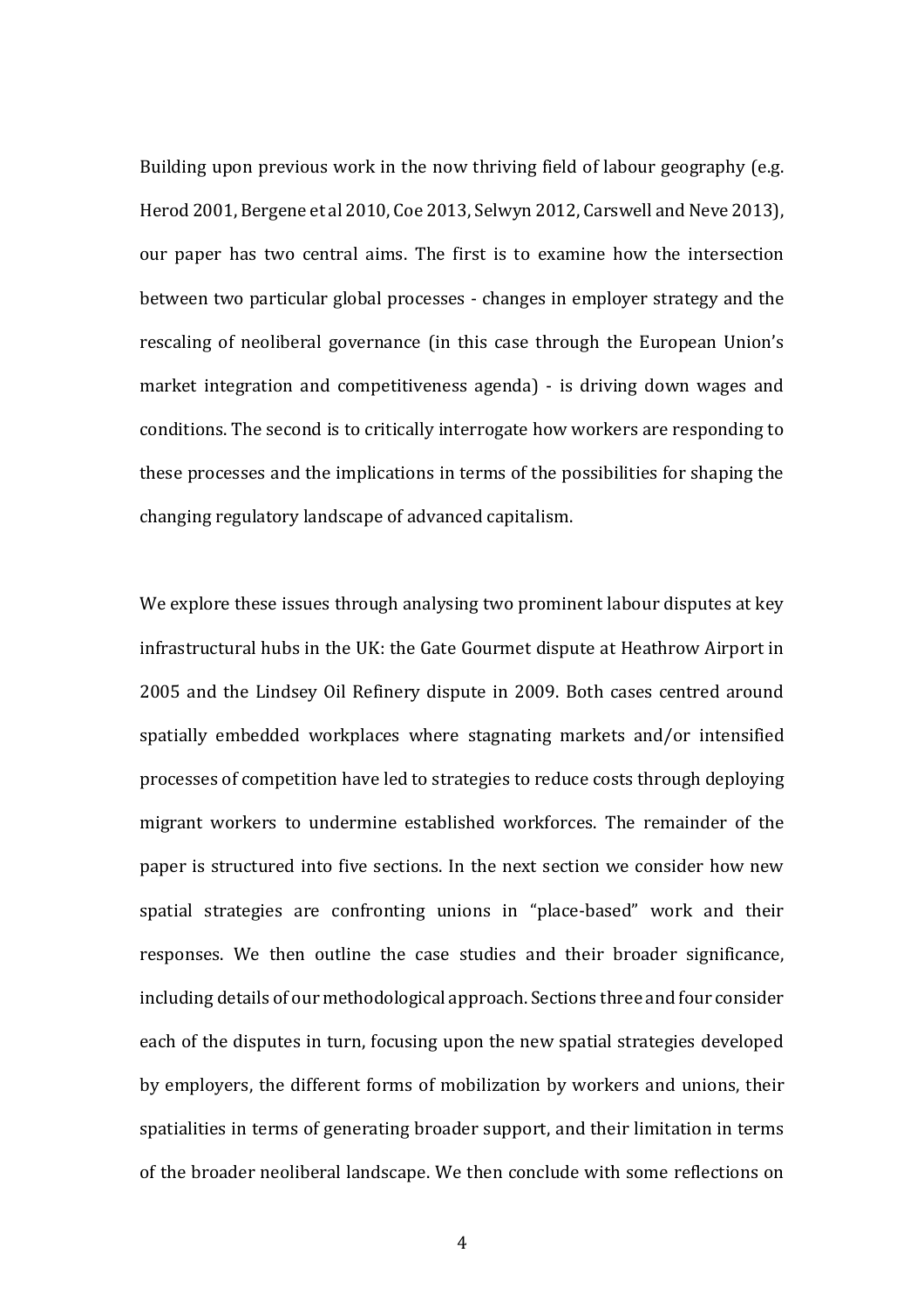the changing terrain of employment relations and the need for new spatial strategies by unions that link local and national action with a broader internationalist politics.

# **New spatial strategies to reconfigure place-based work and the implications for collective labour action**

While it has become a standard axiom of globalisation debates that capital is more mobile than labour and therefore at a strategic advantage to out- manoeuvre workers by shifting jobs to new locations, economic and labour geographers have also pointed out that not all capital is mobile (e.g. Anderson, 2009). Indeed much economic activity remains strongly embedded in particular places – most obviously in the vast array of service, transportation and infrastructure sectors – which are of necessity rooted to serve particular markets. Whilst labour activists have taken some comfort from this fact, and collective labour organisation and resources remain strongest in these areas, such sectors have not been absent from attacks by employers seeking to drive down labour costs. Organisational restructuring, job losses and changes to working conditions, notably through privatisation processes or outsourcing, have been characteristic of more placebased sectors with the onset of neoliberal inspired change from the 1980s onwards (e.g. MacKinnon et al 2008, Cumbers et al 2010).

New forms of foreign and corporate ownership have often been an important element in these changes, but since the mid 1990s there has been an intensification of capital restructuring processes. In the Anglo-American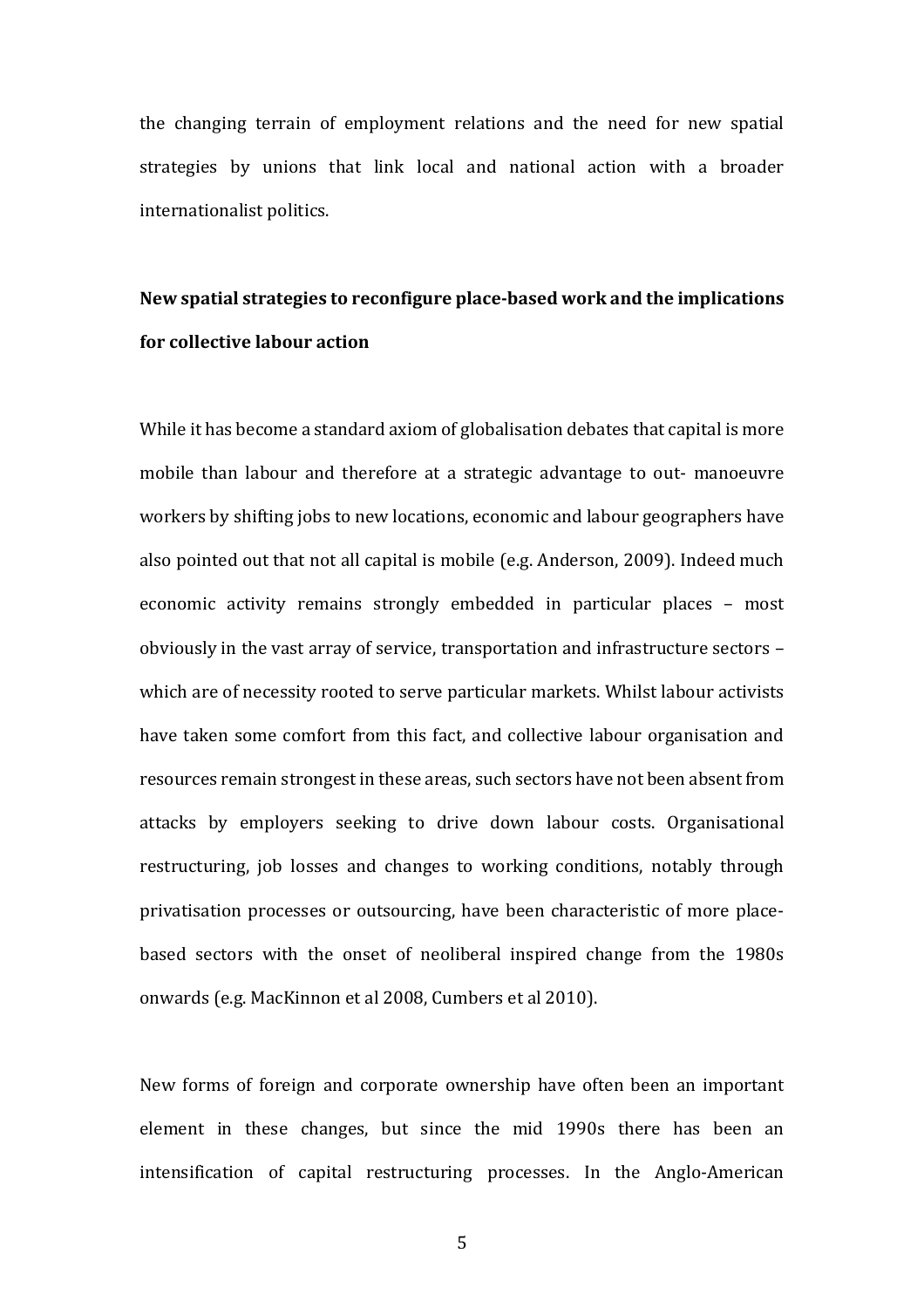economies in particular, the growing dominance of finance over productive capital (Hudson 2012) has intensified pressures to yield greater 'shareholder value' (Wood and Wright 2010) leading to new forms of ownership such as private equity firms. These are often associated with the increased fragmentation and outsourcing of work to layers of contractors and agency staff to 'sweat' greater returns from productive assets. Spatially, such changes are leading to the geographical reconfiguration of business organisation, whereby existing forms of ownership are becoming entangled in global circuits of financialised capital (Pike and Pollard 2010). Prevailing spatial divisions of labour, tied and rooted in older logics of productive capital and identified with particular sectors, market and places are in this way being reconfigured into increasingly dynamic and shortterm rent-seeking activities, characterised by a spatial economic logic of 'permanent restructuring' (Wood and Wright 2010, 1050).

Given that labour remains the largest variable cost in most companies' balance sheets, such organisational changes are associated with an intensification of attacks on workers' pay and conditions. Not only is there increased pressure on existing workforces but the twin demands of delivering shareholder value in a world of increasingly uncertain and stagnating global markets and pressures, is driving pressures to introduce new and more casualised forms of employment, notably cheaper temporary and agency workers (Milberg and Winkler 2009). An important trend has been the increased contracting out of work to both reduce wage costs by undermining established workforces but also to effectively outsource the risks and conflicts associated with managing labour (Standing 2009).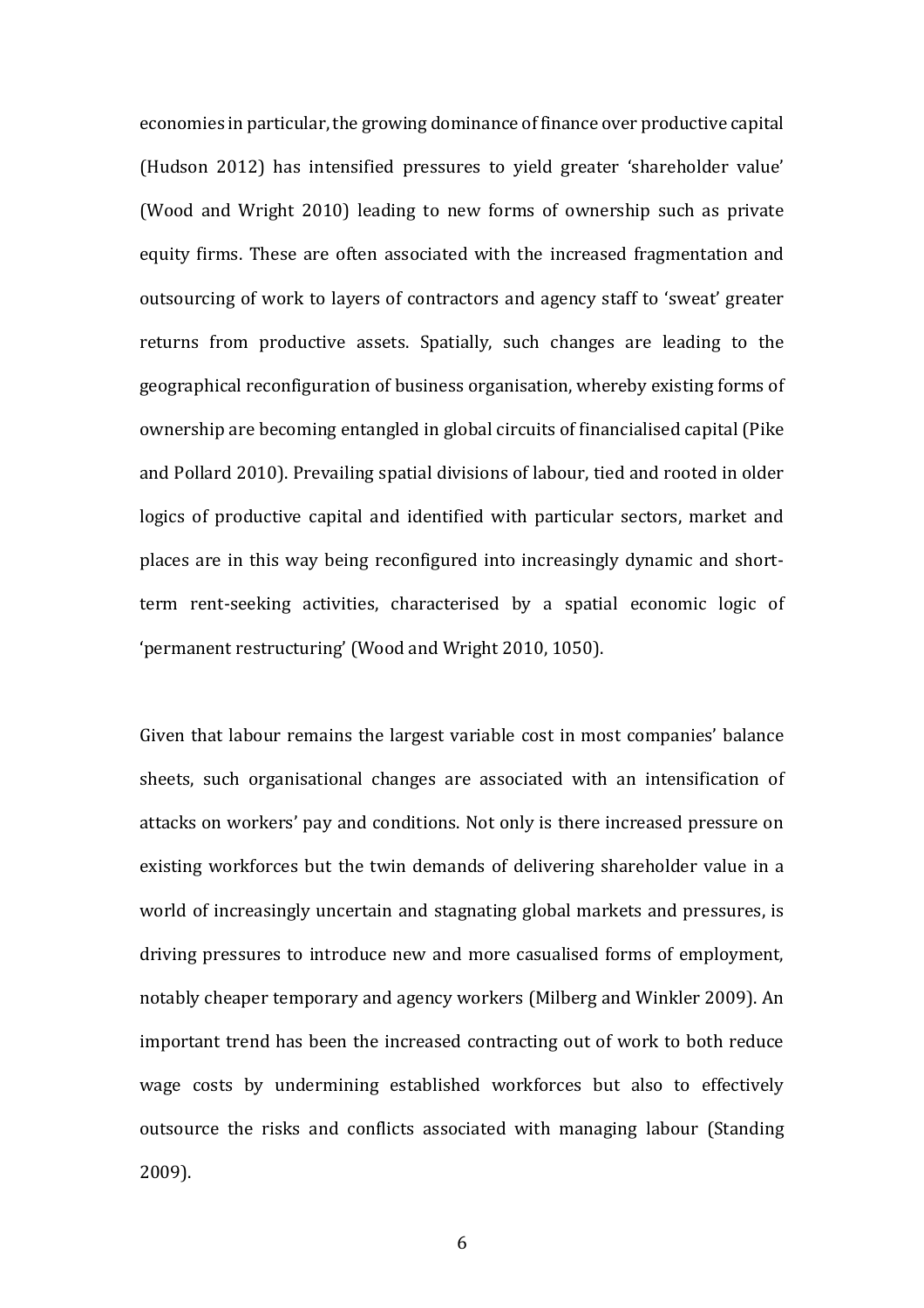Spatial restructuring by firms and their attendant new employment strategies are intersecting with processes of neoliberal governance and state rescaling (Brenner 2004), such as the European Union's Lisbon Agenda. Such state-led attempts to expand market spaces for capital create further problems for workers and unions. In particular, employers are using processes of supra-national economic integration to take advantage of increased intra-continental migration flows (MacKinnon et al 2011) and state-sanctioned processes of labour market deregulation to drive down wage levels and create greater flexibility in the face of intensifying competition and stagnant markets.

The eastward expansion of the European Union in the early 2000s created new supplies of cheap labour from the accession countries to fill less skilled jobs in western Europe in areas such as construction, agriculture and low skilled services. It has been estimated that in the peak years of in-migration, from 2004-8, around 620,000 migrant workers entered the UK from Eastern and Central Europe (MacKinnon et al 2011). Much of this migrant labour force is employed on a temporary basis, whether through agency work or complex webs of subcontracting, creating new forms of labour market segmentation around insecurity and flexibility (Meardi 2012). This situation has at times exacerbated differences between trade union cultures in eastern and western Europe, but has also been engaged with productively, eg by unions developing Polish sections in the UK (Hardy et al 2012, Woolfson and Somers, 2006).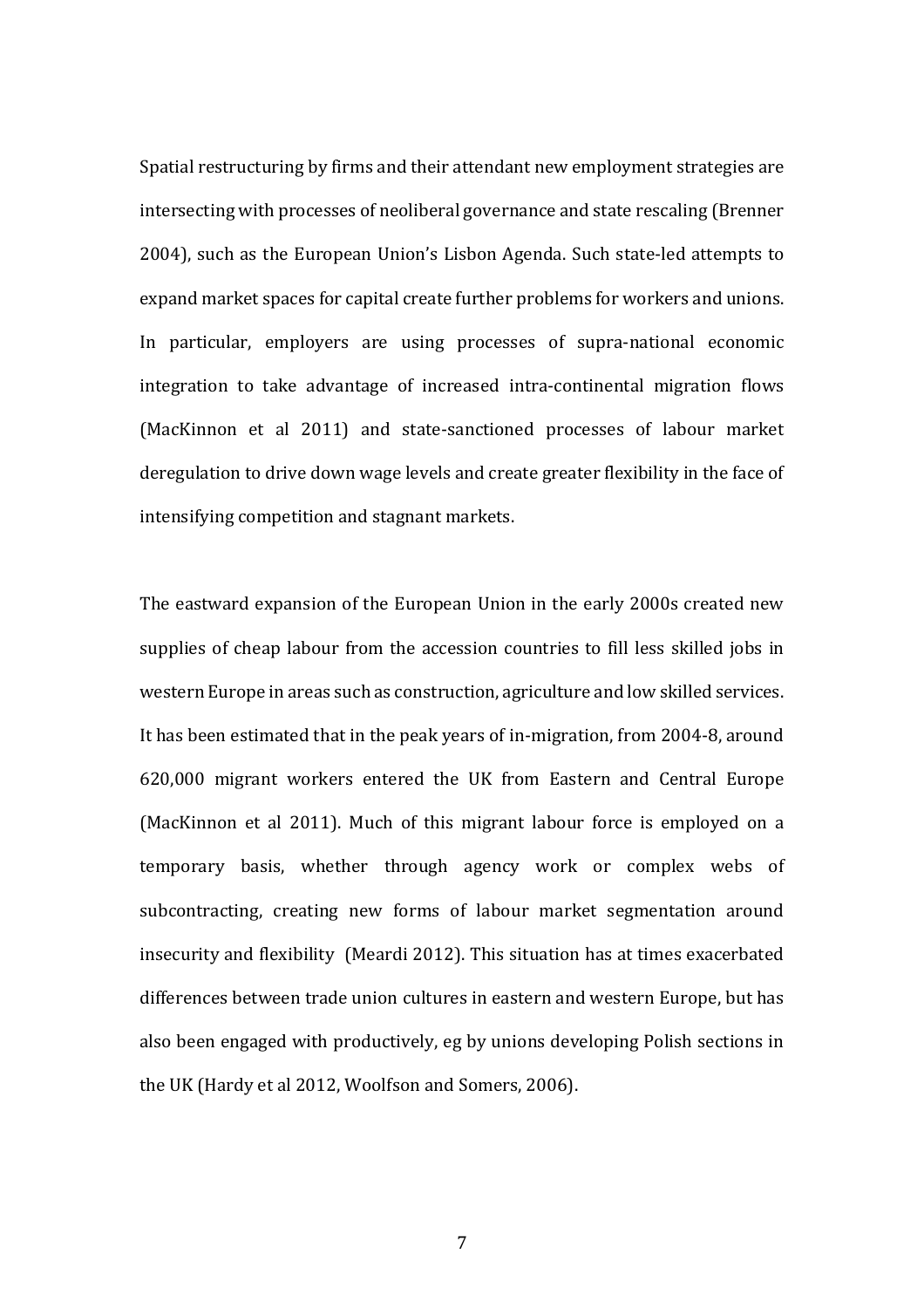Adding to these problems, it appears that European Union integration processes are becoming more skewed towards business and the ability of companies to operative flexibly across borders. Various commentators have noted a tendency since the development of the EU's Lisbon Agenda in the early 2000s for EU Commission directives and the European Court of Justice (ECJ) to consistently emphasise competition, capital mobility and market deregulation over social protection and existing national collective agreements (Bieler 2013). This has had important effects on the regulation of labour markets. A series of decisions made by the European Court of Justice – most notably the December 2007 Viking-Laval ruling in favour of employers' firing local workforces in Finland and Sweden to employer cheaper labour from Estonia and Latvia respectively (Ewing and Hendy 2010). Additionally, the new Public Procurement and Service Industry directive is given companies power to undermine existing collective bargaining agreements, allowing them to "letter box" their operations, registering an operation in southern and eastern Europe, where labour standards and regulations tend to be are lower than in western and northern Europe (Hoepner and Schaefer 2010).

In another development, the European Union's Posted Workers Directive (PWD), originally conceived as a means of ensuring 'fair competition' by applying basic minimum employment standards across the European Union, was used by a Polish contractor building a prison in Niedersachsen in 2008 to undermine a local collective bargaining agreement.<sup>1</sup> While the outcome of these processes remains uneven, depending upon the intersection of new EU directives with existing national employment regulation, even in the more regulated or organized forms of national capitalism, trade unions are losing key battles in protecting existing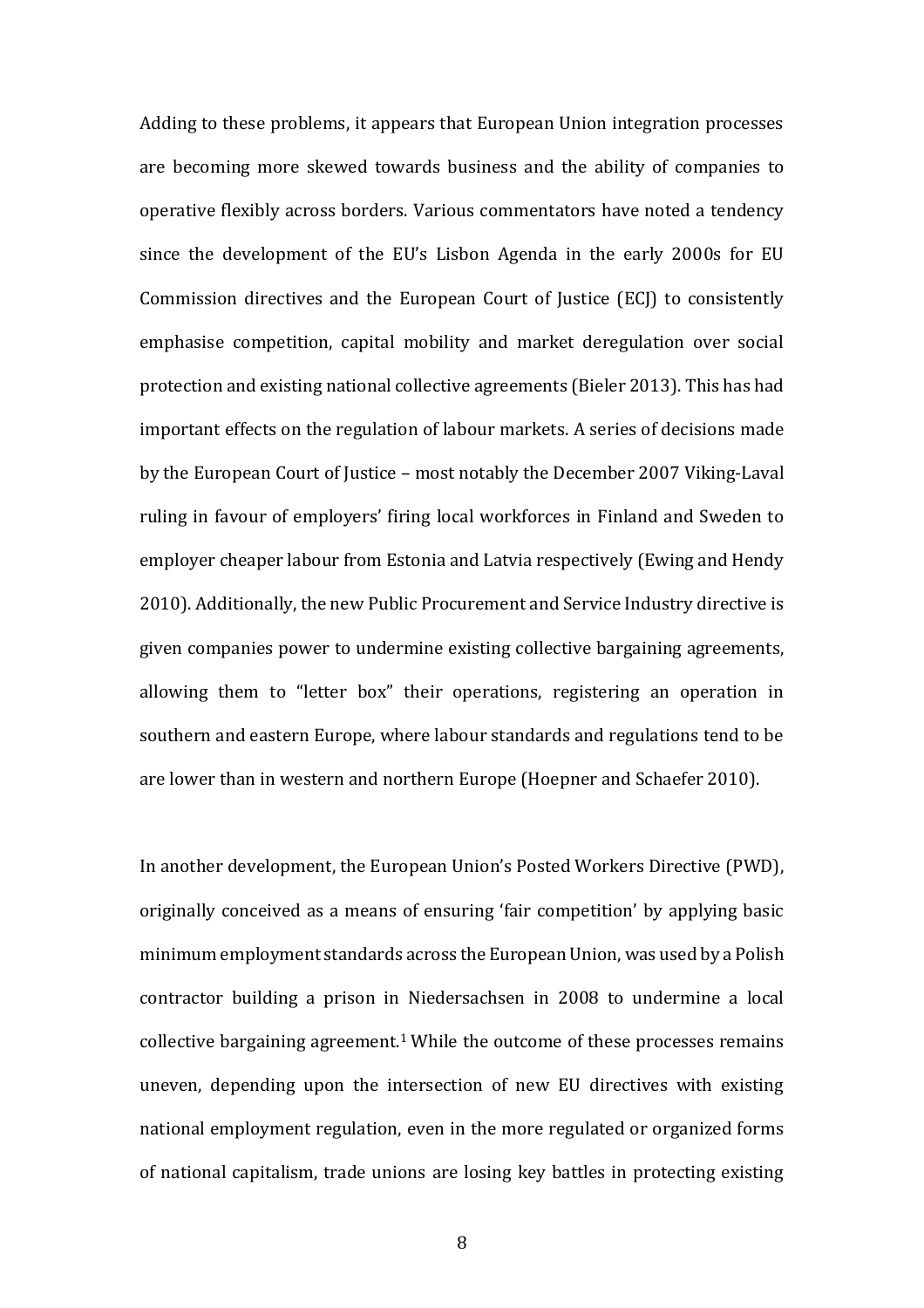standards and conditions. The terms in which these challenges are often contested, such as the use of the slogan 'Swedish Laws for Swedish Workers' in the Laval dispute, also work against the forging of transnational labour solidarities in relation to these processes (see Woolfson and Somers, 2006).

Despites such problems, unions and workers are beginning to develop more effective spatial strategies that go beyond a place-confined orientation in contesting capitalist globalisation processes (e.g. Anderson 2009). A useful distinction in this regard is to spatialise Wright's separation of structural and associational power (Wright 2001, Selwyn 2012). Structural power relates to labour's continuing ability to disrupt capital flows because of its positioning at key or vulnerable points within global production, distribution and transport networks (e.g. Herod 2001, Anderson 2013), whereas associational power is the collective capacity to mobilise broader spatial networks to support local actions and struggles.

Both official trade unions and more informal grassroots labour networks have become proficient in the use of social media and mobile technologies to enlist global support for their campaigns (e.g. Lee 2010). Beyond the development of such relatively simple trans-local connections, unions are also becoming more sophisticated in deploying multi-scalar strategies that combine grassroots local organizing and campaigning with action at wider scales to secure concessions from capital and state actors. To take a recent example, Egyptian transport unions have secured national recognition agreements in various ports – unprecedented in the Arab world – by taking advantage of the brief window of democratic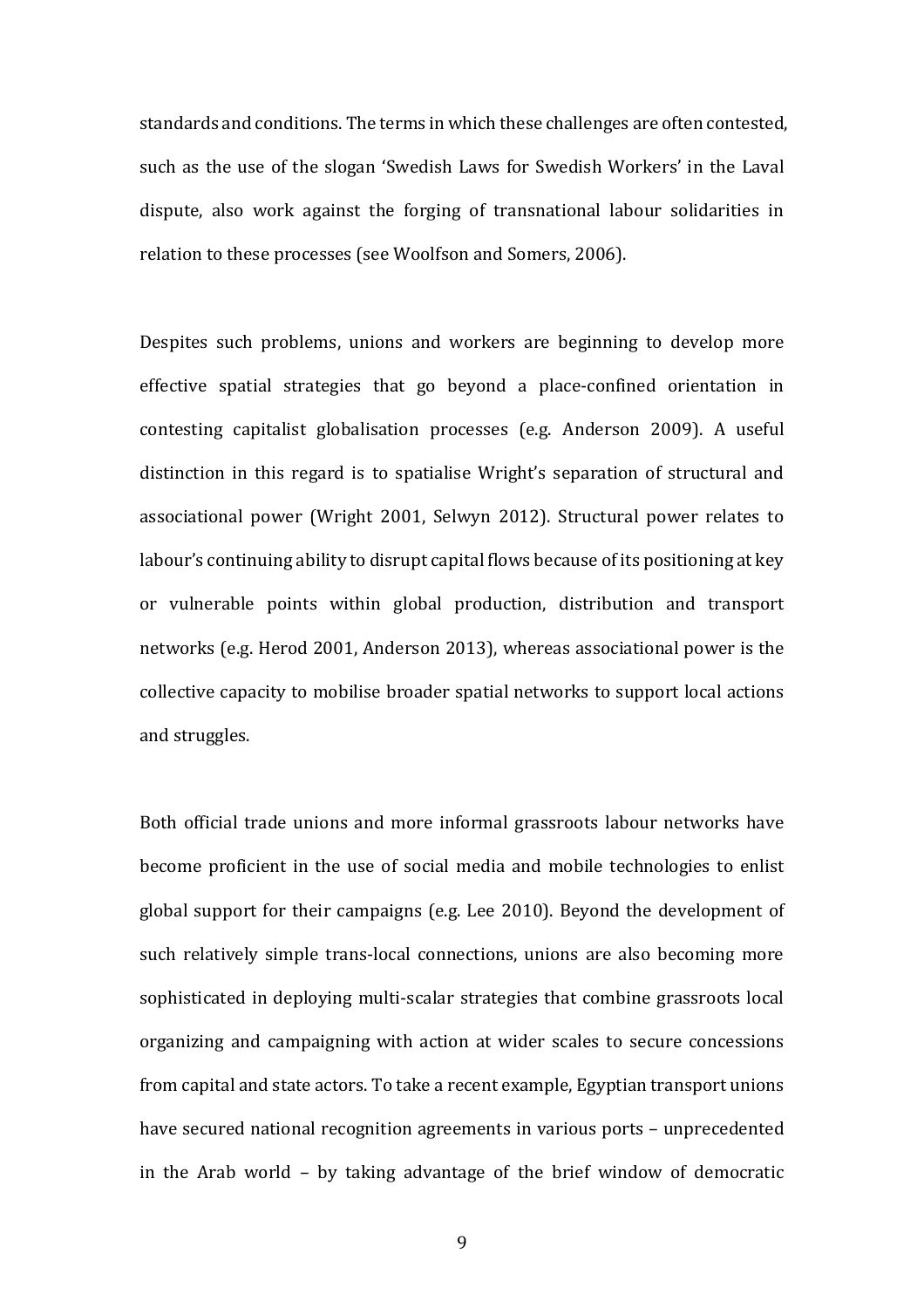opportunity resulting from the 2011 Arab Spring. A long and painstaking local struggle to organise at key "choke points" for international capital, supported by the International Transport Workers Federation, successfully capitalized on national political events to secure real progress for workers rights (Anderson 2013). Arguably, such struggles are successful because they entail sophisticated spatial tactics that operationalize both structural and associational power, identifying capital's weak points (notably at key infrastructural hubs) and mobilizing collectively through bringing together grassroots organization with a broader spatial relational politics (ibid). The remainder of the paper explores two disputes where workers mobilized around similar infrastructural hubs.

## **Contesting economic globalization in two recent labour disputes**

The UK, as one of the most open and globalised economies, offers considerable challenges for trade unions. With a high degree of external ownership, few controls on merger and acquisition activity, a flexible and deregulated labour market, strong legal restrictions on trade union power, all allied to a lack of institutional recognition in state governance structures, unions face the "perfect storm", in defending working conditions and organizing for collective action. To provide one example pertinent to this paper, the absence of social rights for agency and temporary workers in UK employment law has provided a fertile environment for employers so that the UK has the highest percentage of agency workers (at 4.2 per cent) of any country in the European Union (Anderson 2010, 305).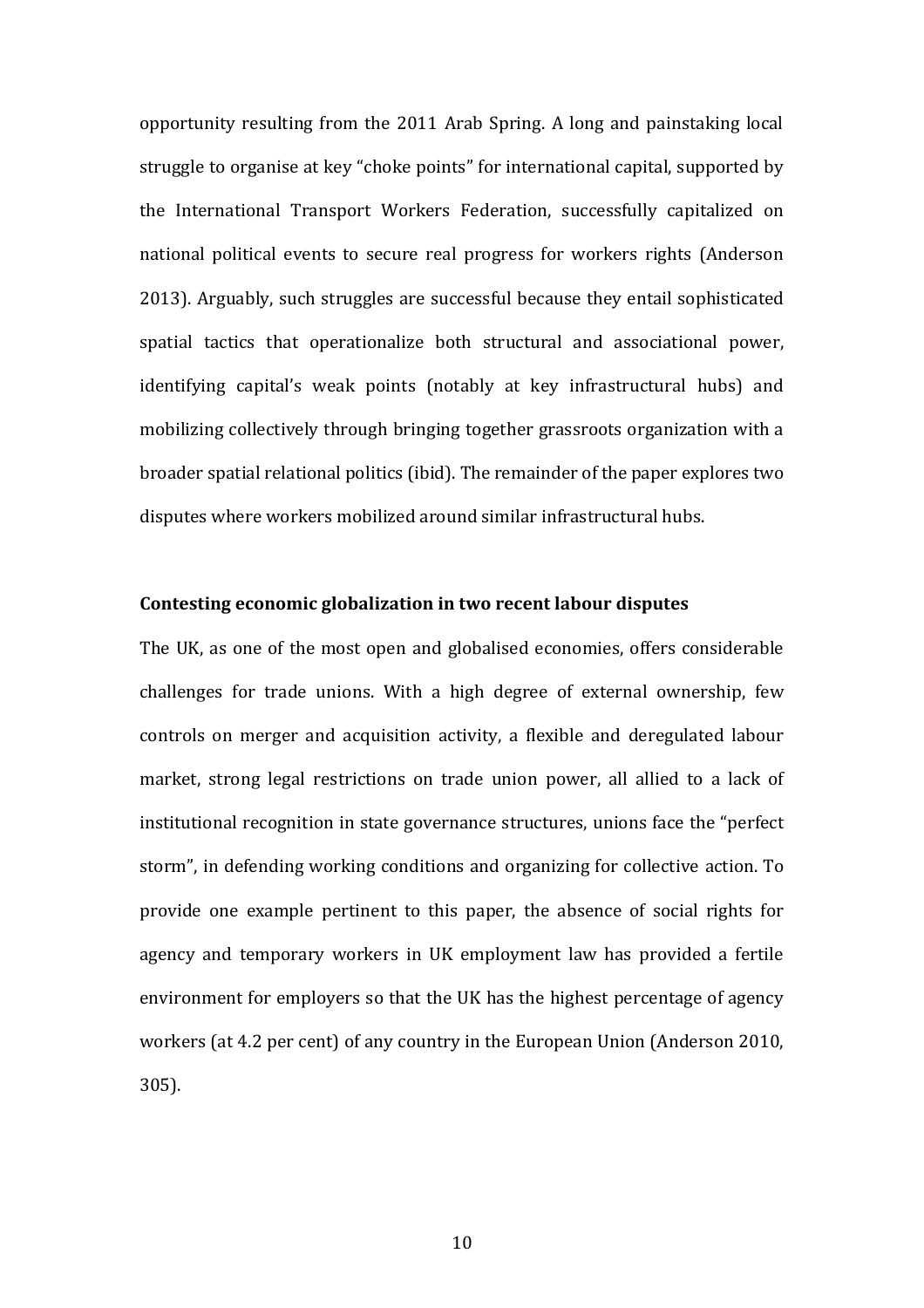In the two labour disputes that we explore here, different aspects of the dilemmas facing unions from the UK's deregulated labour market are brought to the fore. Our first case study concerns the dispute at Heathrow Airport in 2005 at the USowned airline catering operation, Gate Gourmet. The dispute was sparked by the companyǯs sacking of 147 largely female Punjabi workers – both Sikh and Hindu – replacing them with 120 agency workers, many of whom were recent migrants from Poland (Anitha et al 2012). At its height, the dispute involved over 1,600 workers from Gate Gourmet and other local companies acting in solidarity with their dismissed colleagues, indicating an impressive level of local community mobilisation in response to broader global economic processes. The second case study is drawn from the series of disputes that took place at the Lindsey oil refinery in Lincolnshire, Eastern England in 2009 culminating in an unofficial 'walk out' of all 647 construction workers at the site. These disputes were prompted by refinery owner Total's decision to replace an existing predominantly white, male and British workforce with a cheaper overseas workforce, predominantly of Italian and Portuguese origin, who were brought in as segregated work gangs. The strikes reflected longer standing concerns across the engineering construction industry about the increased employment of foreign subcontractors and 'nationals' to the effective exclusion of the 'domiciled' workforce (Gall 2012).

These disputes are interesting to us here because of the way they offer insight into the capacity of workers and communities to shape global economic processes. In both cases, a critical element in the escalation of the local strike activity was the workforce's 'structural power' (Wright 2001) through unionized workers'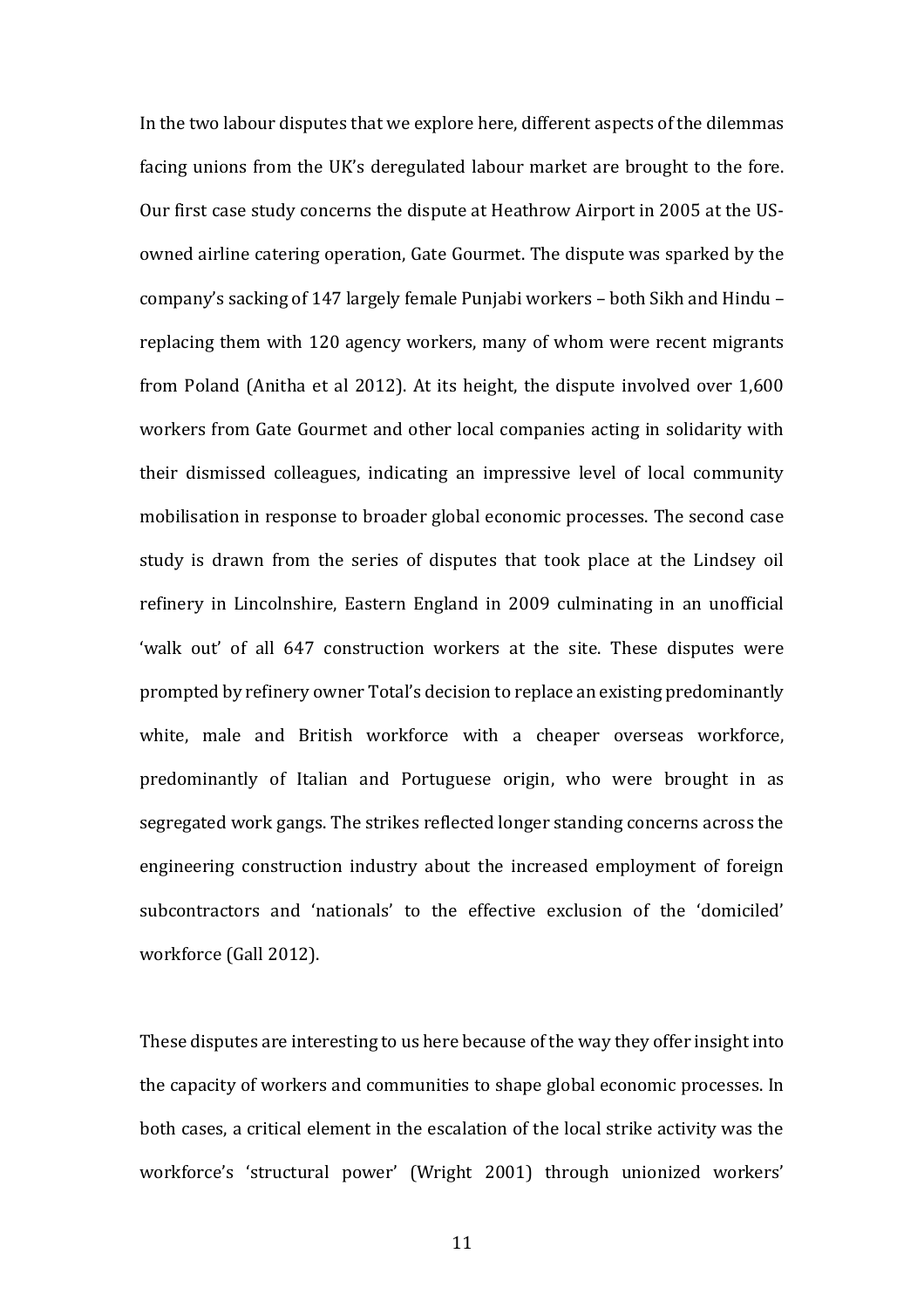embeddedness at crucial nodes within broader global production and distribution networks: Heathrow as a key global transport hub and the Lindsey refinery as an important geo-strategic location for UK and European energy supplies. In other words, places where concerted labour action has the potential to disrupt wider global circuits of capital (Herod 2001). They also demonstrate successful 'associational power' in the ability to mobilise broader collective and spatially dispersed resources and networks for particular place-based struggles. However, the eventual outcomes were more problematic, as we shall see, emphasizing the institutional limits to labour mobilization under current forms of neoliberal governance.

In developing our analysis of these events here, we draw upon existing literature (e.g. Pearson et al 2010, Gall 2012) as well as our own primary research, drawn from a larger study into globalisation and communities for the Joseph Rowntree Foundation conducted between April 2010 and March 2011 (MacKinnon et al 2011). This involved 6 interviews and a focus group with workers and shop stewards at Gate Gourmet and 8 interviews with workers and local community actors in Lindsey. A combination of time constraints and 'research fatigue' among strikers meant that we found it difficult to access female workers involved in the Gate Gourmet dispute. Likewise, due to the mobile nature of the workforce, participants in the Lindsey strikes were also hard to access. Nevertheless, identifying key actors in support groups, unions and local government ensured that it was still possible to garner a great deal of first-hand information from those involved in the disputes.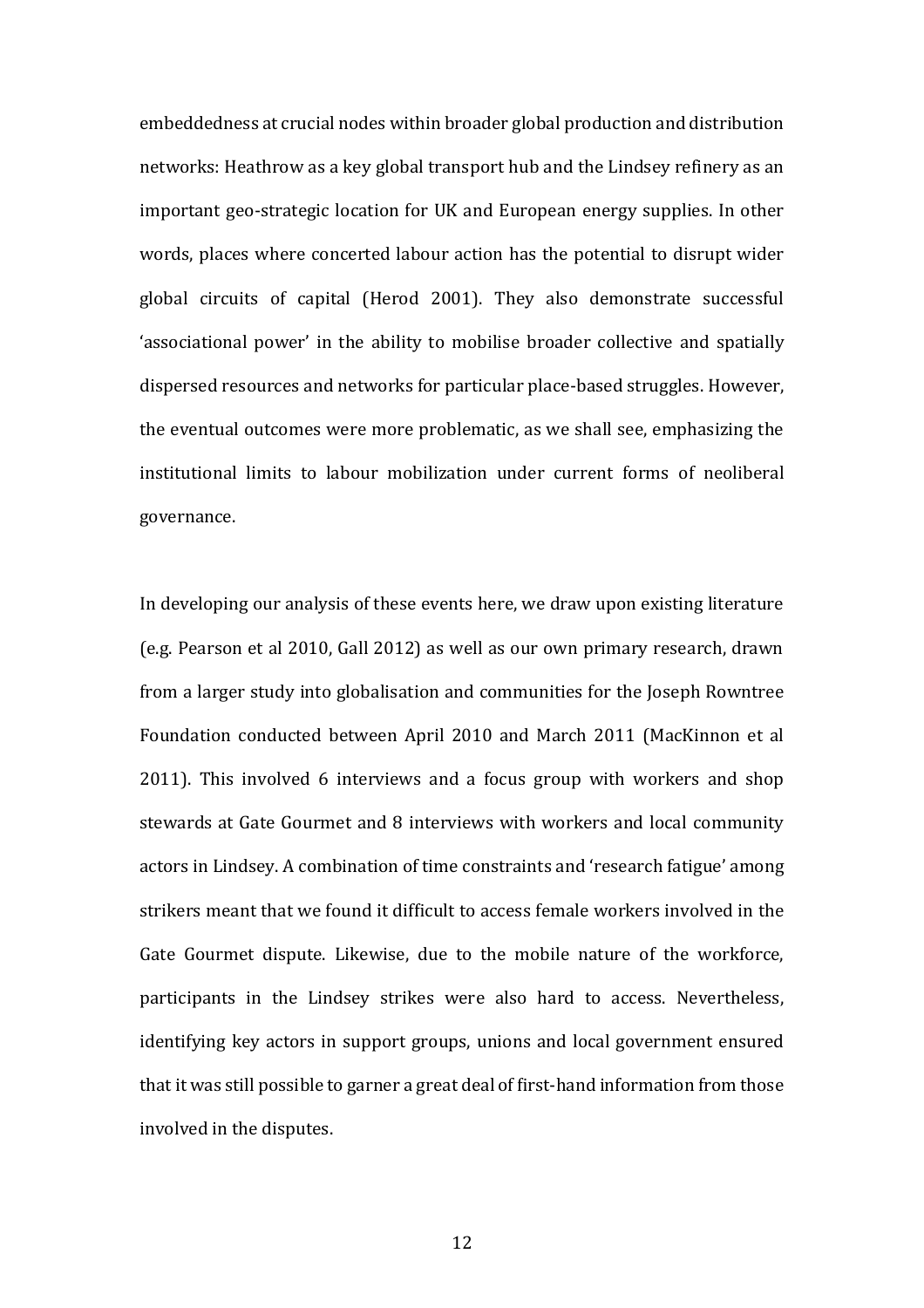Discussion of the Lindsey oil refinery disputes also draws significantly from material gleaned from the Bear Facts forum, set up and run by and for workers in the engineering construction industry. Given that the Lindsey strikes and the sympathy actions around the UK were unlawful wildcat strikes, workers expressed concerns about speaking in interviews about their experiences for fear of recriminations such as blacklisting. Bear Facts therefore became an important source of primary information that was used to provide more voices of workers themselves. The forum contained more than 200,000 words of relevant discussions from the period between December 2008 and July 2009, offering a wealth of insider knowledge and discussion. In this way it offered a unique opportunity as a 'virtual ethnography' (see Parr, 2003) to trace the real-time development of relationships and discussions before, during and after the two waves of strikes.

# **Labour and community mobilizing across gender, race and space: the Gate Gourmet dispute**

The area around Heathrow, spanning the western perimeter of Greater London, is home to a diverse variety of ethnic groups, many of whom work at the airport for a range of different firms that operate through dense and complex global contractual relationships. The predominantly female Punjabi workforce employed by Gate Gourmet is part of a well-established diasporic community that has contributed to a vibrant organizing tradition among working-class Asian women in Britain (Visram, 2002). Rahila Gupta of the Southall Black Sisters has placed the Gate Gourmet action in relation to a history of other disputes, notably the Grunwick dispute in the 1970s and the Lufthansa Skychef catering-company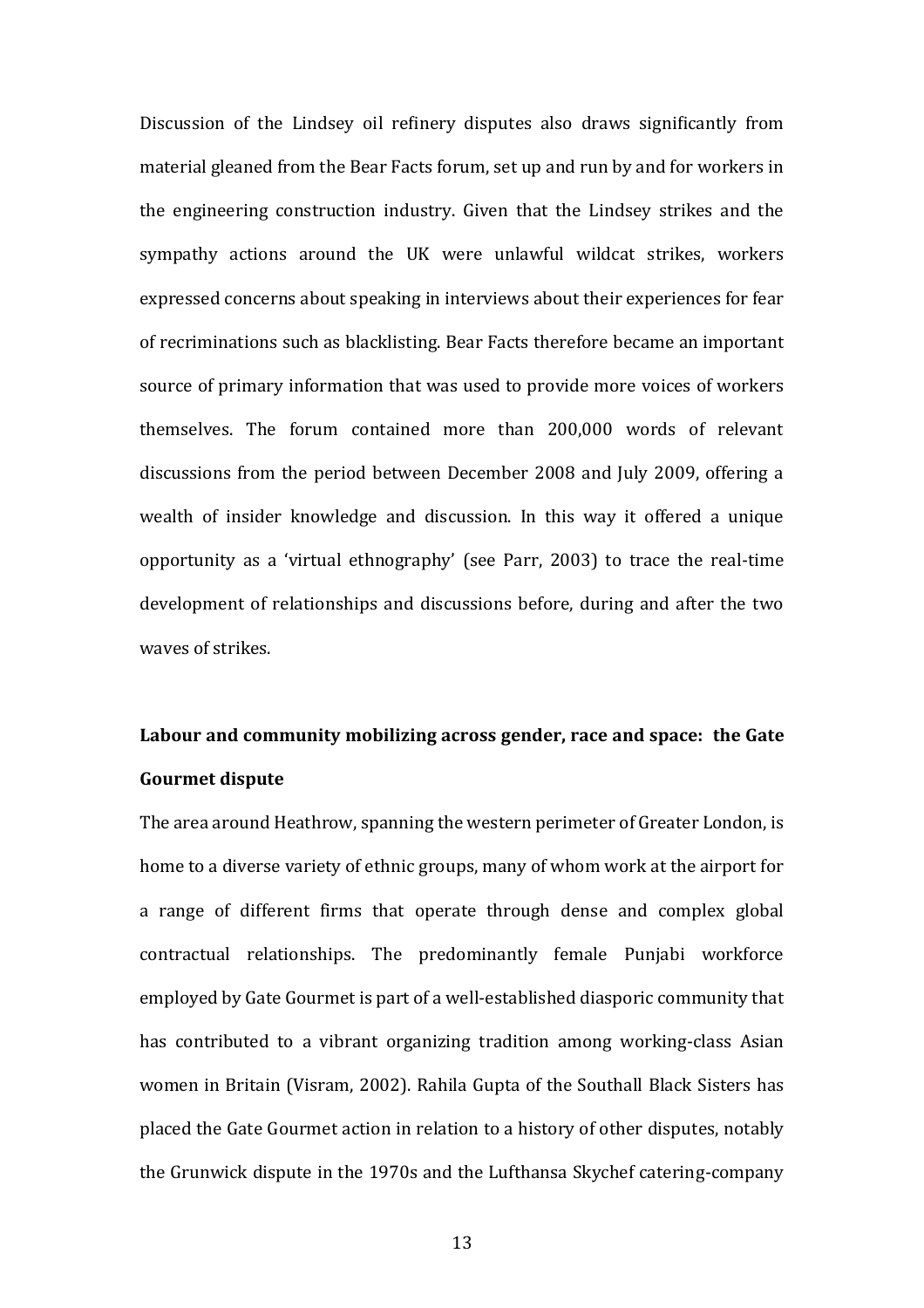strike in 1998, where working class Asian women have struggled for union recognition, and against privatization and casualization (Gupta, 2005).

The dispute had its origins in BA's attempt to outsource its labour problem in the face of intensifying competition in the global airline industry; one estimate suggests that since the mid 1990s BA has shifting much of the work formerly done in-house to over 2,000 outsourcing relationships (Caulkin 2005). In the Gate Gourmet case, this involved selling its catering operation to Swissair. Serious debts of its own led to the bankruptcy of Swissair in 2001 and the sale of Gate Gourmet to the US private equity firm, Texas Pacific. By 2005, the company was facing mounting losses - £25 million in 2005 alone (ibid) - mainly the result of pressure from BA, the primary customer, to reduce costs.

Employment conditions had been under pressure well before the 2005 dispute. A relatively relaxed workplace regime before 2001 was replaced by a ongoing intensification of work, more direct managerial control and even an undermining of the workers' dignity and respect – a common tactic used elsewhere by employers against women workers from a migrant background (Pearson et al 2010). Matters came to a head in August 2005 when Gate Gourmet issued dismissal notices to 670 out of the workforce of 2,000, replacing them with a nonunionised agency workforce on the national minimum wage – then £5.60 per hour – compared to the existing collectively agreed minimum of £8 per hour.

Management's new labour strategy only became clear when the existing workforce returned from a tea break to find that 50 new Polish agency workers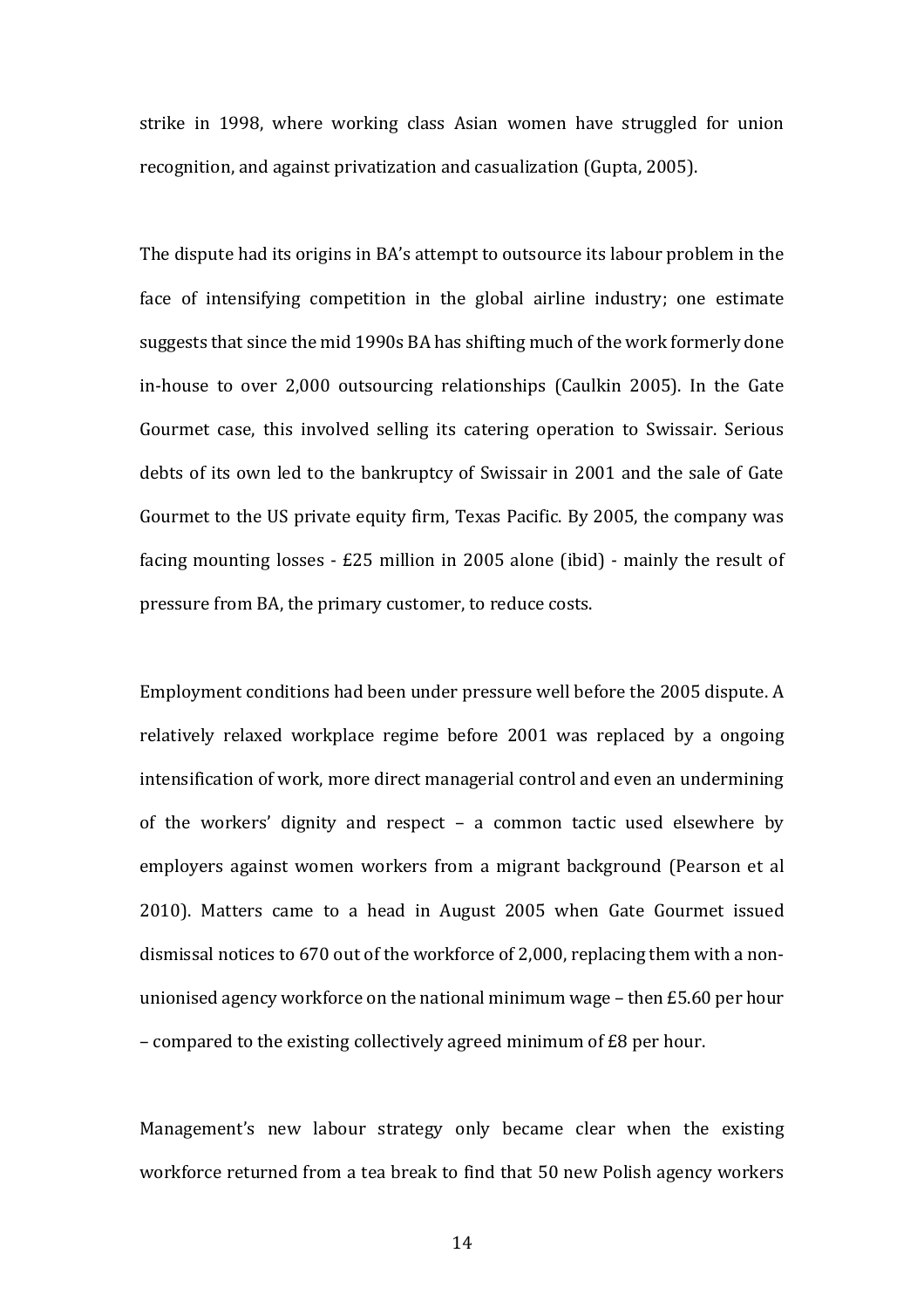had appeared on the production line (ibid). Under these circumstances, and in a perfectly routine action, the workers refused to go back to work until they had consulted management. Management interpreted this as 'unofficial', and therefore illegal, strike action and workers were told that anyone not returning immediately to work would be sacked (ibid). After being detained in a canteen for seven hours, workers were locked out and by the end of August around 700 workers had been given their dismissal notices. In response to these events, airport baggage handlers and other related workers staged a walk out in sympathy with the Gate Gourmet workers, another illegal and unofficial action under existing employment legislation.

The strike demonstrated a significant and rare UK example of mobilisation across differences of class, race and gender to defend working conditions. These solidarities were constructed through common everyday experiences as workers in the aviation industry, rather than ethnic commonalities (Authors' interviews). Indeed, suggestions in both the media and by the workers' union, the T&G, that it was community and family ties that were critical angered the Gate Gourmet strikers who saw such descriptions as negating 'their agency as independent actors, as workers engaged in class action' (McDowell et al 2012, 147). The majority of workers involved ultimately explained their actions as a response to a perceived economic and even class-based injustice (Authors' interviews). Union membership, and, for many strong traditions of activism, meant that the struggle was first and foremost about fair treatment and equal rights as workers (see also Pearson et al 2010).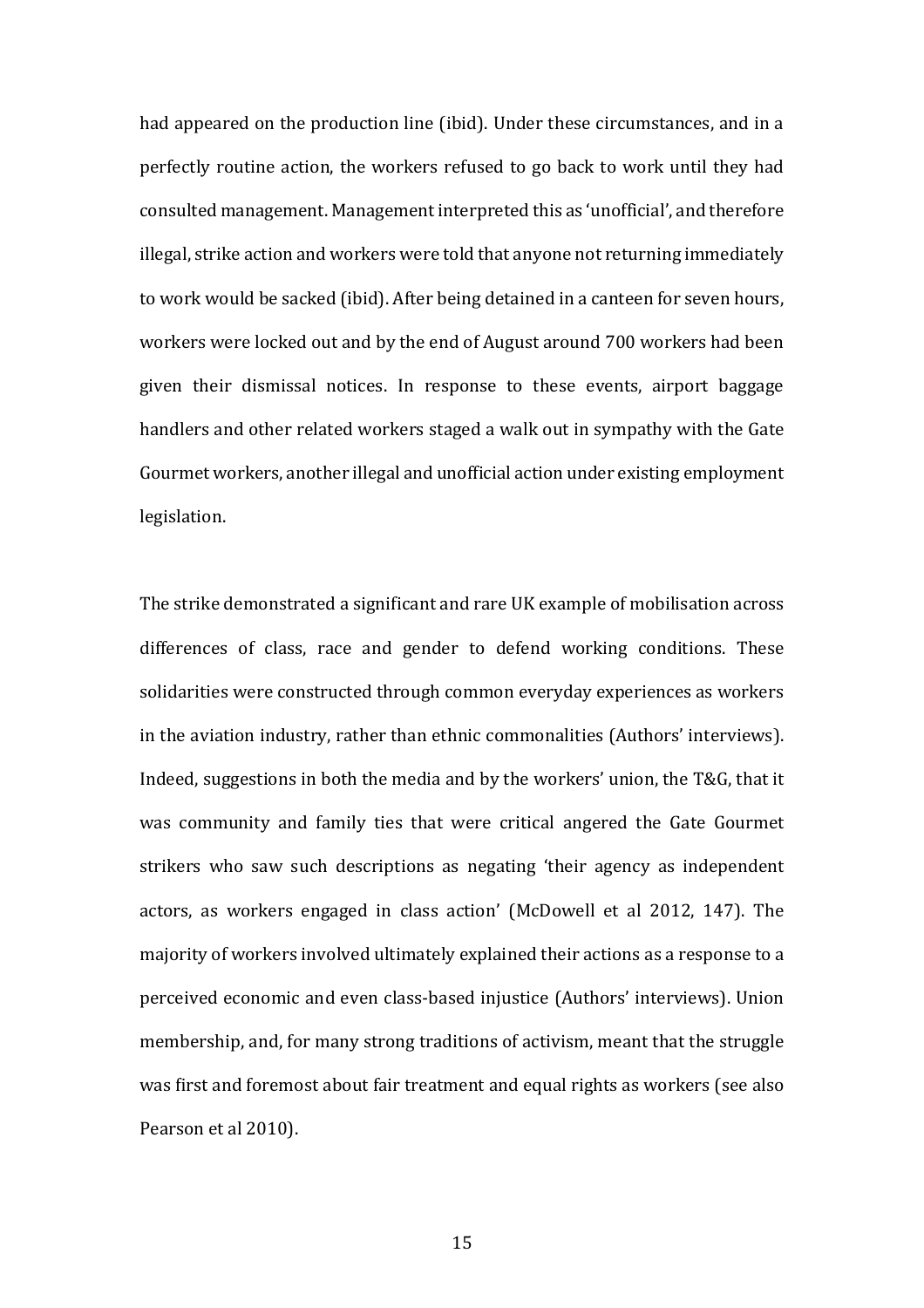From a labour geography perspective, the dispute was also significant for the way in which a strong locally diverse mobilisation around employment rights was effective in engaging with broader spatial networks of capital and labour. In the first instance, intervening in broader economic geographies of production, distribution and transportation by bringing one of the world's busiest airports to a standstill had much wider repercussions for the global travel sector:

Well also because it is a global industry it affects what is going on not just in its small little village that we are talking about, it is having an impact worldwide. Because the food that Gate Gourmet was producing for flights these were flights going all over the world. Once you start interrupting global flight patterns then that starts to have an impact upon what is happening in the different flight nodes around the world.

(Interview with Gate Gourmet Support Group representative) Incidences such as this bring home the point about the vulnerability of capital to labour action at critical hubs and nodes (Herod 2001). Transport hubs such as Heathrow are particularly important because they are "densely woven into transnational flows of trade, capital and also labour solidarity' (Anderson 2013, p.129). It is precisely their positionality within such networks that makes them places of important 'structural power' (Wright 2001).

Second, the global centrality and visibility of Heathrow also meant that the strikers were able to garner considerable trans-local attention and solidarity with other workers than might have been possible in a less 'connected' workplace:

… you talk about business being global but actually you got a real sense of trade unions international and global solidarity through that website and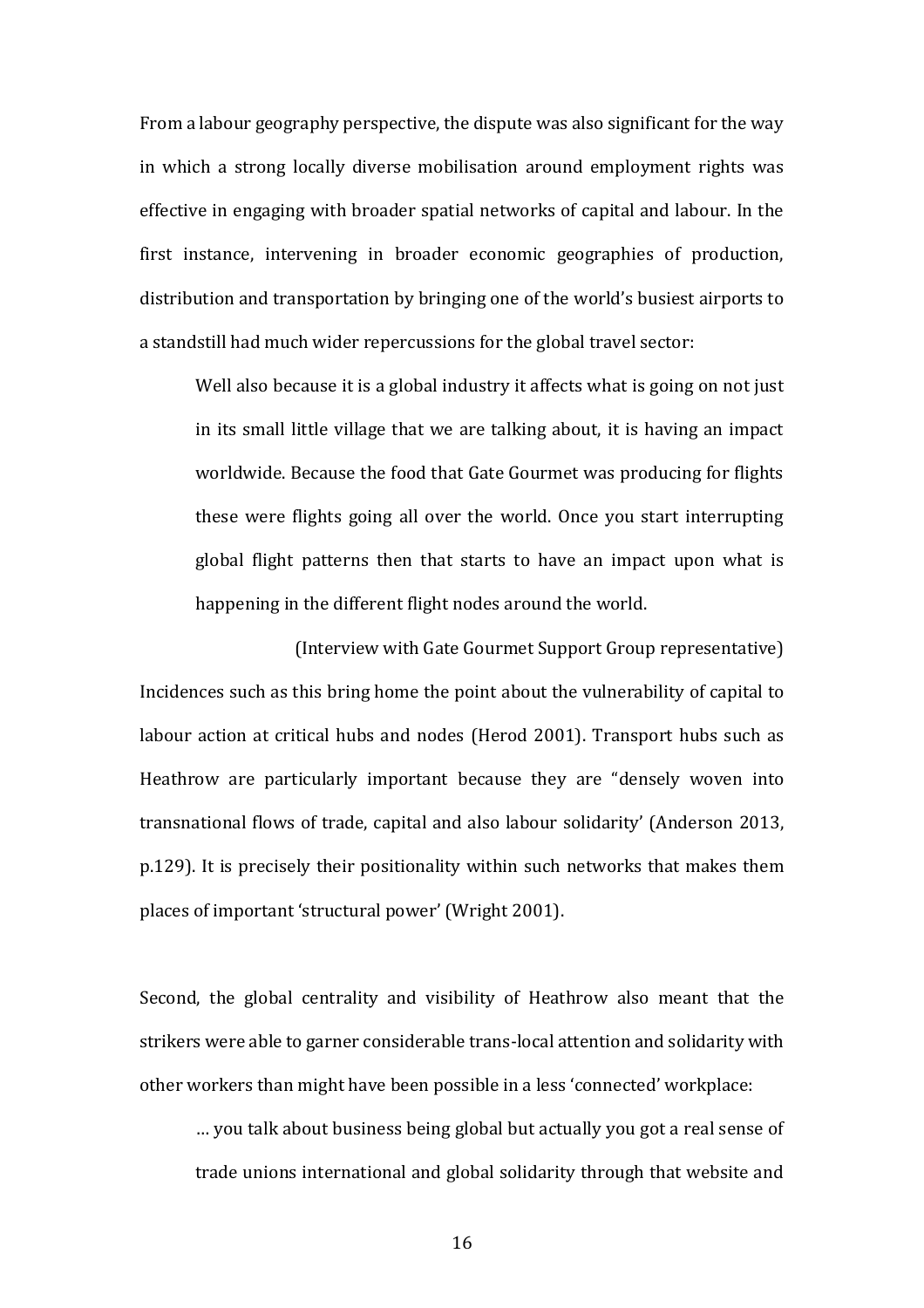through the messages that came in. …. [P]eople knew about it almost straight away I think primarily because Heathrow was stopped for several days there was no BA flights because of the baggage handlers and so that made it worldwide news. And it just seemed to touch a lot of trade unionists around the world who thought we ought to show our solidarity (ibid).

The T&G was able to use its transnational connections to enlist the support of its American union allies against Gate Gourmet's US operations (Authors' interviews). Norwegian and Danish airline workers also refused to load meals onto aircraft bound for London Heathrow (International Transport Workers Federation, 2005). Significant solidarity was also routed through the LabourStart website which drew on its experience of supporting strikers via web-based solidarity in other disputes. Labourstart organised the flow of money to the union's special 'hardship fund' for the Gate Gourmet strikers, allowing global solidarity to be expressed in Ǯconcrete termsǯ (Lee, 2010: 434).

Whilst positioned within these wider networks, the dispute did however remain predominantly 'localised' as a form of collective action, as the most critical moment from the point of labour mobilisation, was the 'illegal' supportive secondary action by other Heathrow workers. This action, which lasted for two days had the effect of creating four days of disturbance, effectively grounding all British Airways flights and causing £35 million in lost business. Consequently, Gate Gourmet was forced to negotiate resulting in a compromise agreement with the T&G in which 400 workers were offered their jobs back, but under the new terms and conditions, with around 144 made compulsory redundant.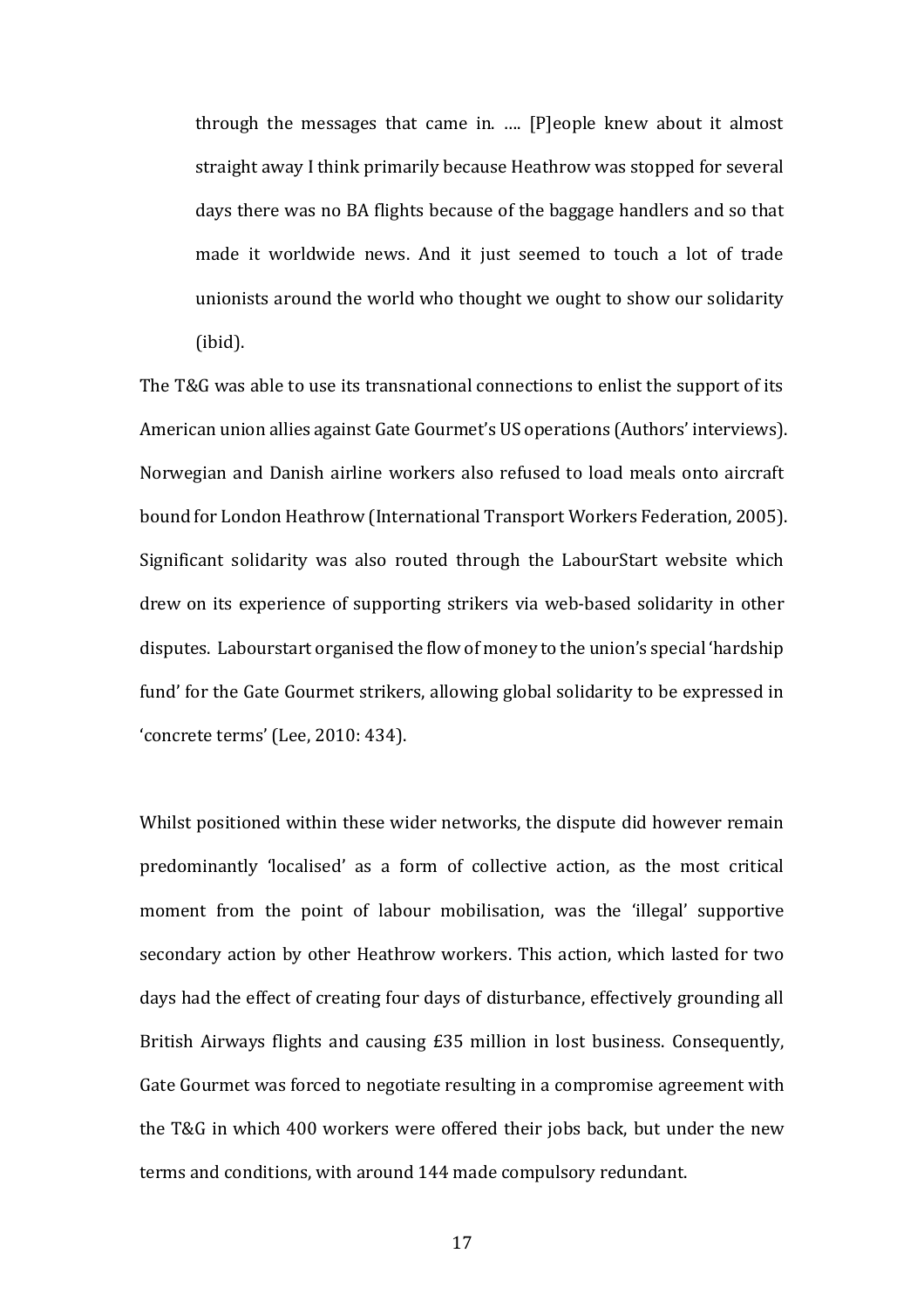Ultimately therefore, and despite successful local mobilization taking advantage of capital geo-strategic vulnerability, the dispute failed in its aim of defending existing jobs and conditions. Irrespective of the disruption and economic costs of the dispute to employers, the workers were unable to resist the successful imposition of new and more casualised forms of work. The critical factor was the union's inability to challenge the UK's extremely coercive Thatcherite labour laws, which put severe constraints on union action, most notably the T&G's ability or willingness to support "illegal" secondary action. As one of our respondents put it:

No I think it does have a big effect particularly the antiunion laws against secondary action had a tremendous effect. I mean the baggage handlers did a fantastic job in walking out and taking secondary action but actually that put the union in a very, very difficult position because the union had to be repudiate it because otherwise they would have become liable for all the losses that BA incurred. […] if they had been allowed to stay out then that dispute would have been won in no time because obviously its impact was far bigger. (Interview with Gate Gourmet Support Group representative )

Labour's successful mobilization of structural and associational power is clearly heavily circumscribed here by the broader institutional landscape of UK employment regulation, which since the 1980s has been heavily slanted in the direction of employers in ways that legitimize and support strategies of employment casualization. While the workers at Gate Gourmet and across Heathrow more generally were able to organize and mobilise to great effect, both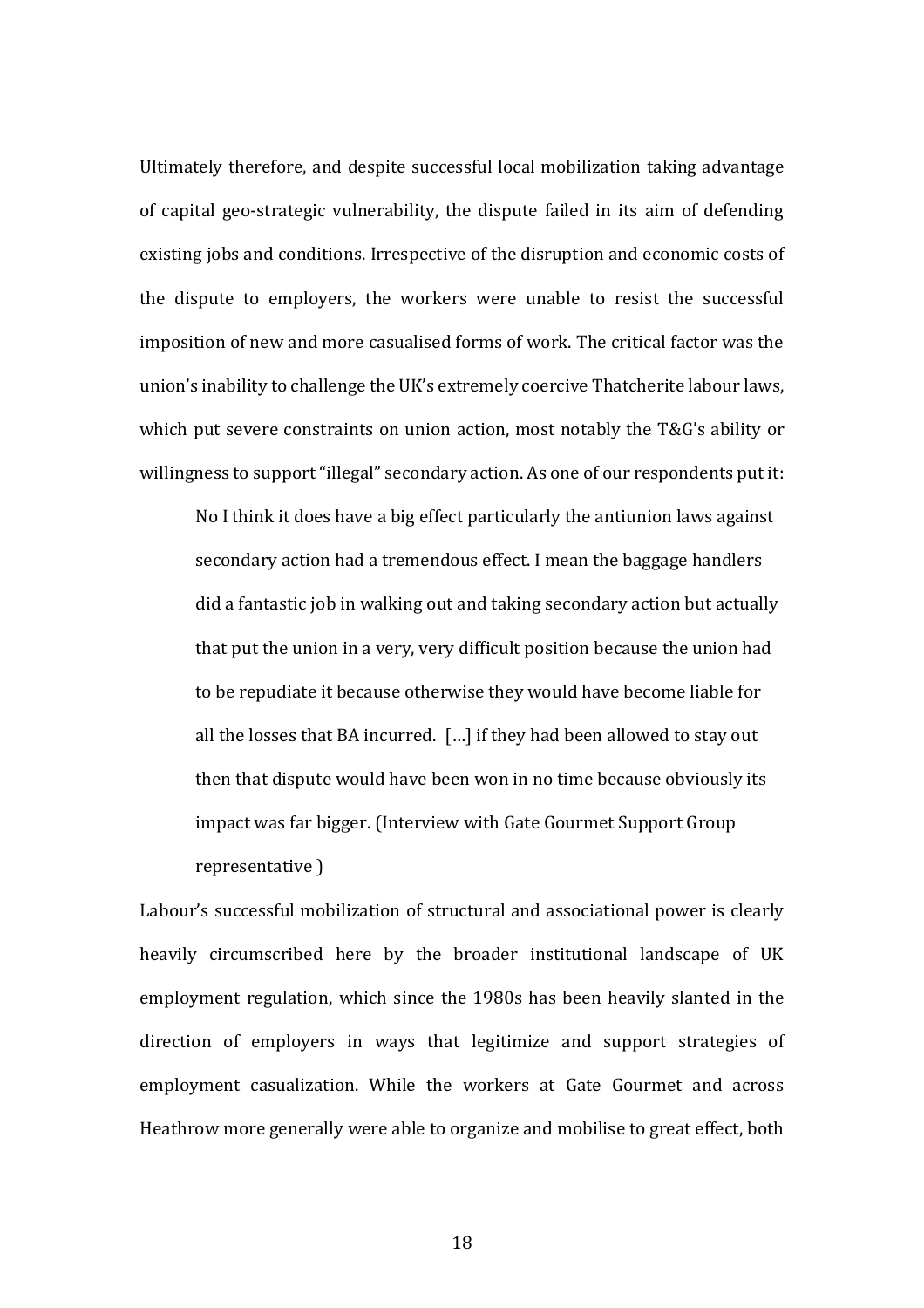officially and unofficially, they were ultimately powerless to shape the broader employment landscape.

Not only was the action unsuccessful in its immediate concerns with overturning employment injustice – in the shape of the erosion of stable and secure work – but it also intensified divisions between the union and the workers concerned, with a frustration amongst many of the strikers with the actions of the union after the strike. There was a perception among many that the union had too easily succumbed to management demands in resolving the strike, while 56 of those offered compulsory redundancy refused and continued (up until 2011) to fight for their rights in opposition to the union's stance (Anitha et al 2012). Such feelings inspired this kind of reflection from one of our respondents:

So government is not with us, the union they are saying "we are with you", but the seniors who are friends with the Prime Minister, they're not with us. Only we are getting [the support of] the shop stewards and that's it.

Nobody else. (Interview with former striking worker, Gate Gourmet) Such comments evoke a broader mistrust of union hierarchies, whatever the complex realities that unions are facing in the broader neoliberal employment landscape and serve to reinforce social and spatial distance between elite groups who are perceived as merely managing the changing economic landscape on behalf of corporations divorced from the everyday realities of place-based workers' struggles (see also Cumbers 2005).

**Tensions between national bargaining traditions and broader solidarity relations in the Lindsey oil refinery dispute**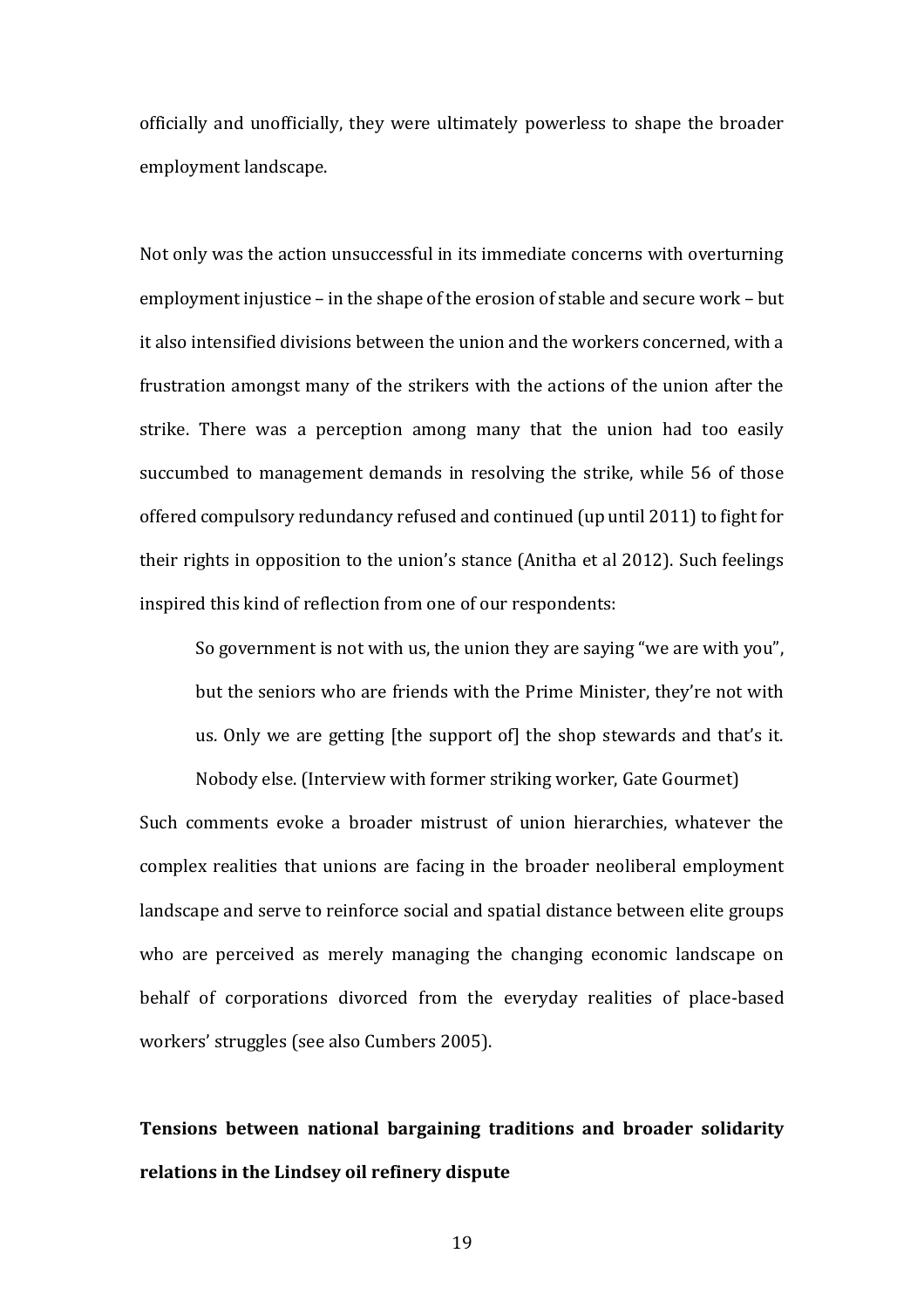While the Gate Gourmet dispute drew on histories of multi-ethnic struggle in shaping articulations of labour, ethnicity and gender, the Lindsey dispute was partly framed around a much less progressive demand of 'British Jobs for British Workers'. The Lindsey workforce was very different to that at Gate Gourmet. Rather than low skilled service-based work, the refinery disputes revolved around an engineering construction workforce of skilled and semi-skilled specialist trades, made of predominantly of white male, workers (Gall 2012). However, some of the key economic processes being contested were very similar; the owner of the oil refinery, Total, taking advantage of the greater availability of cheaper overseas labour as a result of EU integration and enlargement processes, combined with the tactical use of labour subcontracting to undermine a well paid, unionized 'domiciled' workforce (ibid).

There were however critical differences in terms of the spatial and social relations underpinning the workplace. The engineering construction industry is one of the last bastions in the UK of national industry-wide collective bargaining, in this case the National Agreement for the Engineering Construction Industry (NAECI) and the workforce has considerable specialist forms of knowledge and expertise regarding working on complex and dangerous project sites in the civil construction, energy and petrochemical sectors. Crucially, the agreement is voluntary and not statutory, recognizing the continued absence of recognition of British unions as social partners by the state.

There was a long tradition in the industry of contract working; construction and maintenance has long been contracted out because of the 'lumpy' and irregular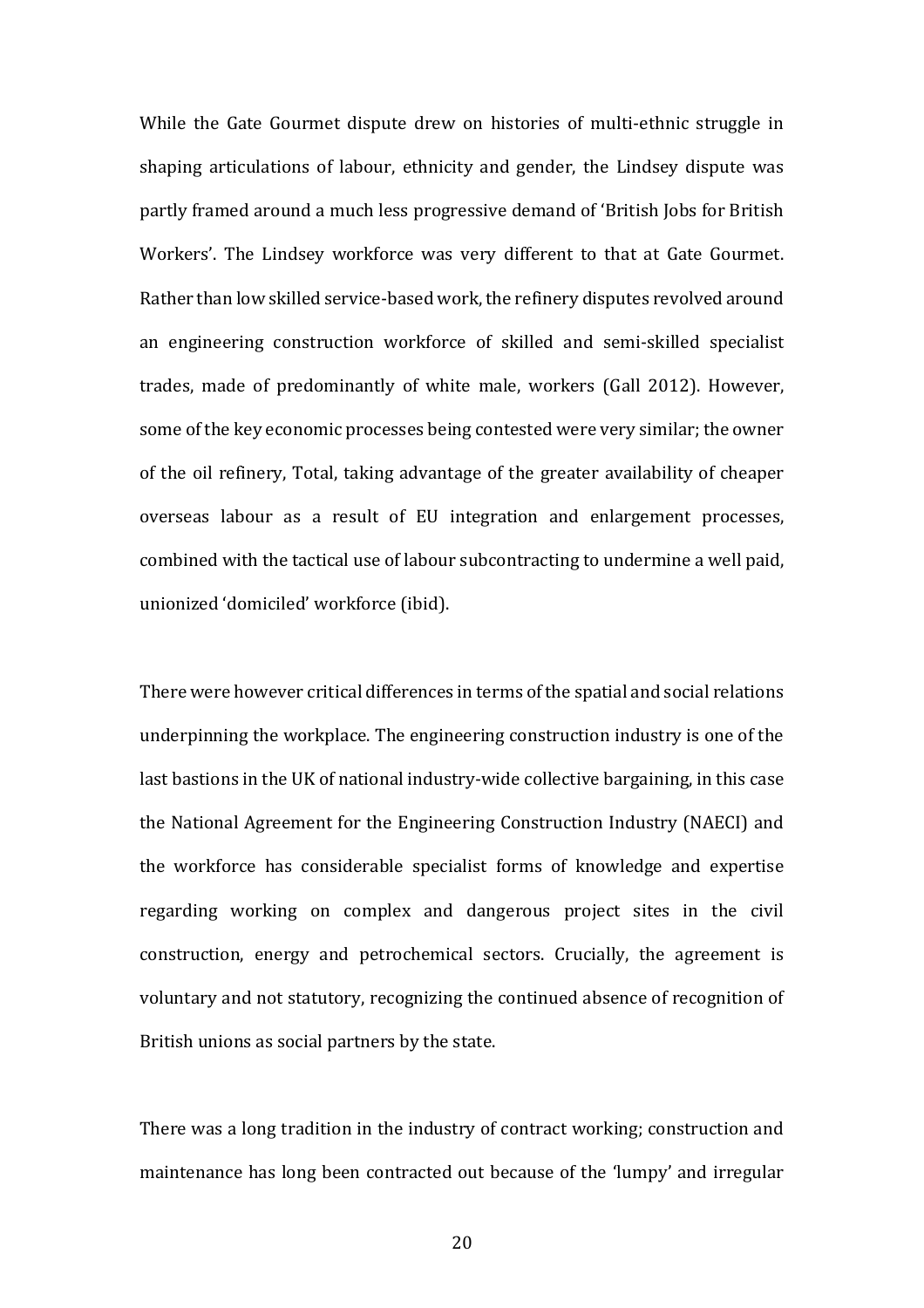nature of the work and as a strategy to deal with massive peaks and troughs in labour demand. Given a heavily unionized workforce – estimated at 70 per cent union recognition (Gall 2012) – this has been negotiated through the long established practice that workers employed on one contract are moved to subsequent contracts for different phases of work at the same site.

The dispute hinged around the employer's attempt to sidestep both NAECI agreement and this customary hiring practice by employing 200 Portuguese and Italian workers on reduced wages. Total used the US engineering firm, Jacobs, on a construction project at the refinery, which was in turn employing a British firm, Shaws. According to our respondents, Jacobs was deliberately putting increased expectations and demands on Shaws with an existing contract to the point where the latter gave a part of the contract back (Authors' interviews). The work was then re-tendered and won by the Italian company IREM which brought it in its own workforce. :

[...] what happened was in January they [Shaws] gave the work back and it was put out to 7 companies, or 7 companies tendered for that work. And five of them was British, and two were foreign, and it turned out that IREM from Italy, they won the contract. And they supposedly won it on a cost basis; that they were going to bring in their specialist workers in and they were going to do it on cost, it was a price job.

(Interview with shop steward)

The subsequent redundancies to Shaw's British workforce was the immediate cause of the strike action and a media furor around the slogan 'British jobs for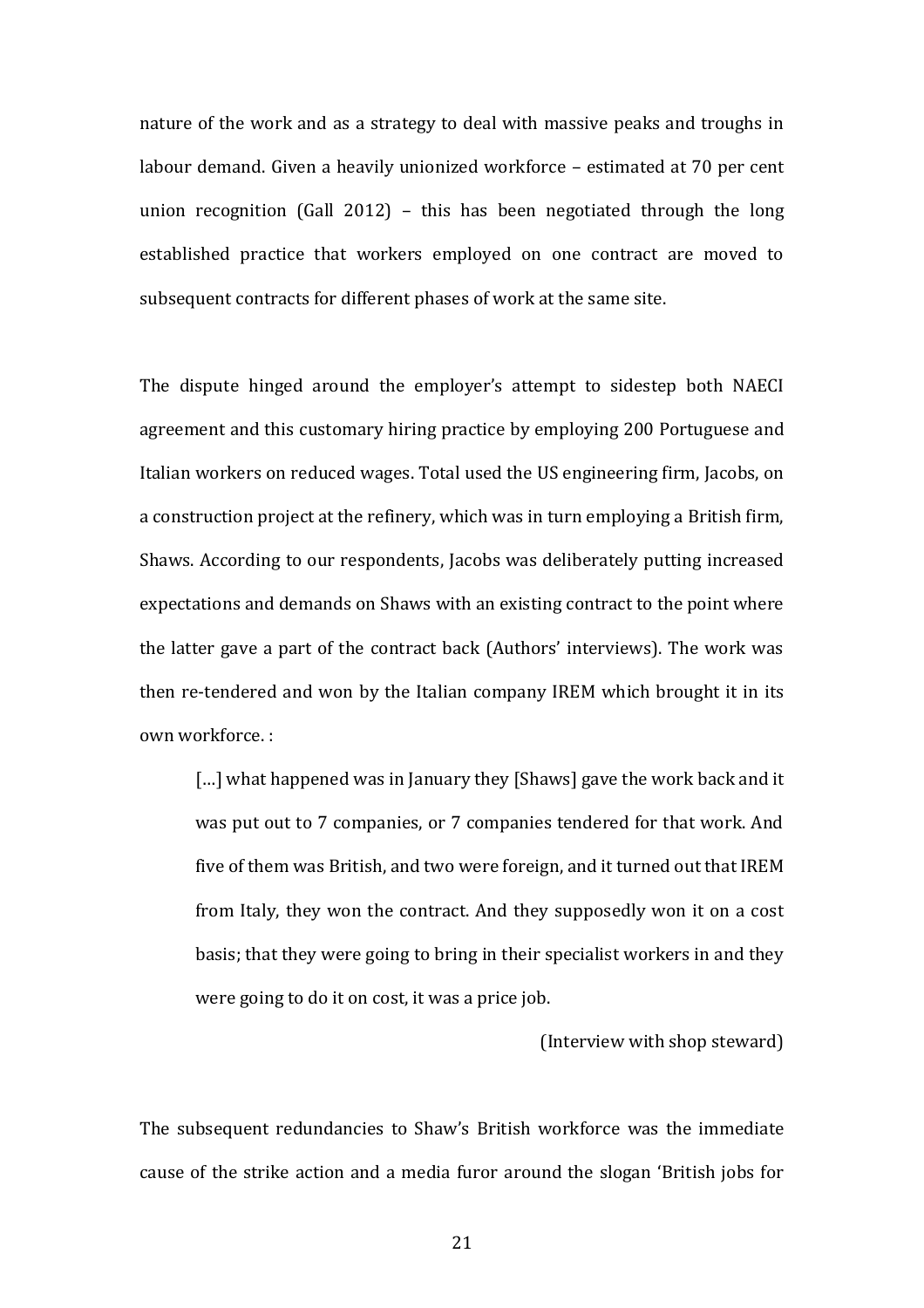British workers', which had been in September 2007 by the Prime Minister Gordon Brown. <sup>2</sup> The terms on which the strikes were mobilized were also condemned in unequivocal terms by the main Italian union federation CGIL (Workers Liberty, 2009). The racialised geographies of the strike are discussed in another paper but it is worth noting the extent to which elements of the labour movement were happy to retreat into xenophobic nationalist positions around migrant working more generally (authors paper). Although many workers contested this stance (ibid) and the majority of union officials and workers displayed a more developed and progressive internationalist politics, the appearance of the far right British National Party, seeking to exploit the strike for its broader anti-immigrant stance, provided further ammunition for the strike's detractors among the business lobby.

Despite Total's claim that the migrant workers were being employed because of a UK skills shortage, the workers were in no doubt that the employers were set on a deliberate strategy of undermining the NAECI using the PWD – as noted above. EU directives such as the PWD are always implemented in relation to existing national legislation. In this case, the PWD requires companies to respect the legal employment standards of the individual country. Under the conditions of the UK's highly deregulated labour market, companies are only legally obliged to pay the minimum wage; £5.90 per hour in 2009, compared to the basic rate of £7.45 for the lowest grade worker under NAECI (NJC 2007).

Although the Lindsey dispute was 'local', in the sense that geographically the actual dispute focused upon a particular refinery, it was not an isolated incident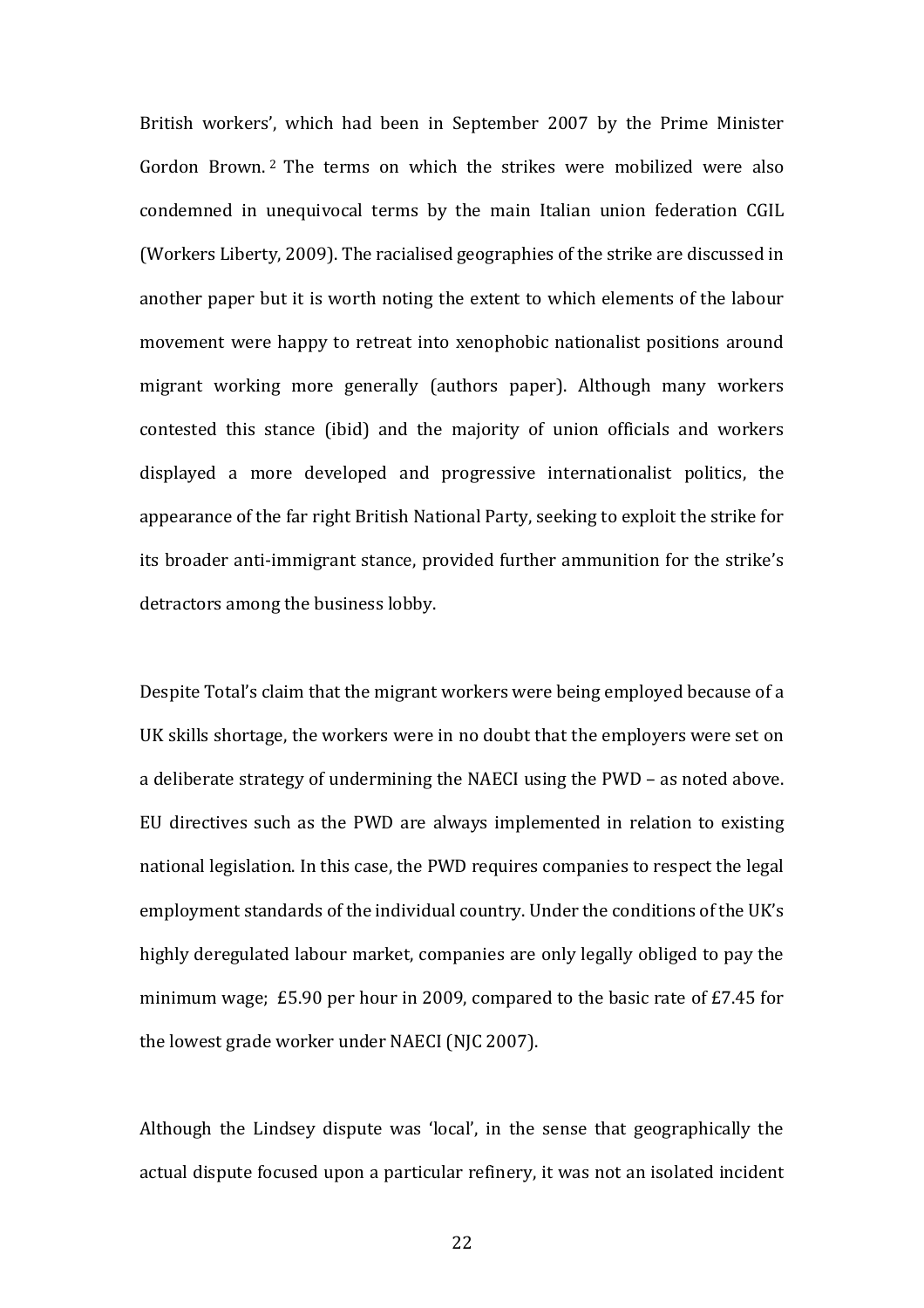around one particular corporate strategy in the manner of Gate Gourmet. Instead, it was enmeshed within a much broader and multi-scalar set of political and economic relationships from the outset that presented both a threat and an opportunity for worker mobilisation and collective action. From a union perspective, it was part of a wider ongoing national campaign being fought at the time by the GMB and UNITE about the employment of migrant labour to undercut long established collective bargaining frameworks. Similar disputes around the use of lower paid migrant workers were ongoing in the construction of a new power station at Staythorpe in the East Midlands and at a construction site on the Isle of Grain in Kent (Authors' interviews, Gall 2012). Connections between these different sites were produced through the use of the strikers' internet forum, Bear Facts, and through mobile strategies such as flying pickets (Gibson, 2009). Exploiting the space between European single market legislation and a weak regulatory regime in the UK, employers across the engineering construction sector had therefore been engaged in 'social dumping' strategies to drive down both wages and conditions.

But, conversely, it meant that the issue was a live one at a 'national' scale. Growing worker resentment at these practices, together with a long tradition of employers blacklisting union activists (Gall 2012) had fomented a deep sense of grievance across the engineering construction workforce. Moreover the workforce is itself a mobile and itinerant one, with experience of working across a range of sites in the UK and overseas (authors' interviews). From the point of view of the campaign against Total, this was important because the strikers were able to activate their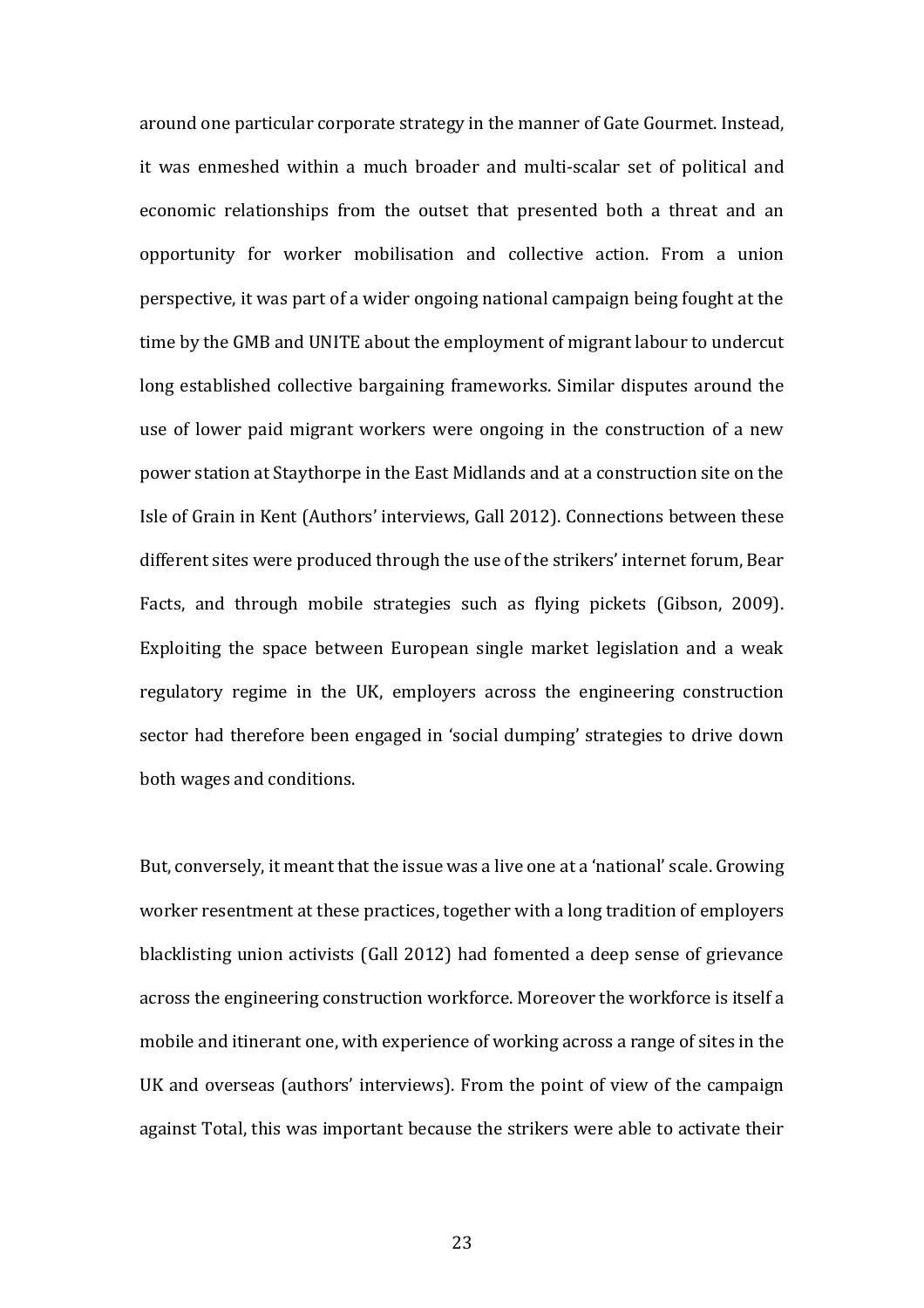own pre-existing spatially extensive networks to spread the dispute in a relational sense very quickly across the UK oil refining sector.

When the dispute started in January 2009, with 800 workers walking off the Lindsey site in protest at the employment of foreign workers, they were joined within days by between 3-4,000 works at 17 other refinery and construction sites across the UK. Use of internet forums and mobile phones played an important part in rapidly escalating the conflict to gain a national presence once the local decision had been taken for strike action. These organizing practices are made clear by one of the key union activists involved in the dispute:

*You put it on Bear Facts. You get the, one of them [picking up his mobile phone], you get a text message. Now, you send, say, the list I used to send, you put the same message on and you send it out to about 150 people. Now that then spreads like a bush-fire, and within an hour everybody knew what was happening, at Saltend, from Glasgow, you name it, it just went countrywide 'cos everybody got text messaging. […] So it was well organised even though – we wasn't organising it as such, the whole industry just mobilised itself.* (Interview with union official)

As this statement indicates, the use of Bear Facts allowed workers to communicate and organise independently of the trade union hierarchy. This ability of the workers to operationalize their own networks of associational power (Wright 2001) – independent of both union and corporate hierarchies – appears as a critical distinction with the Gate Gourmet struggle.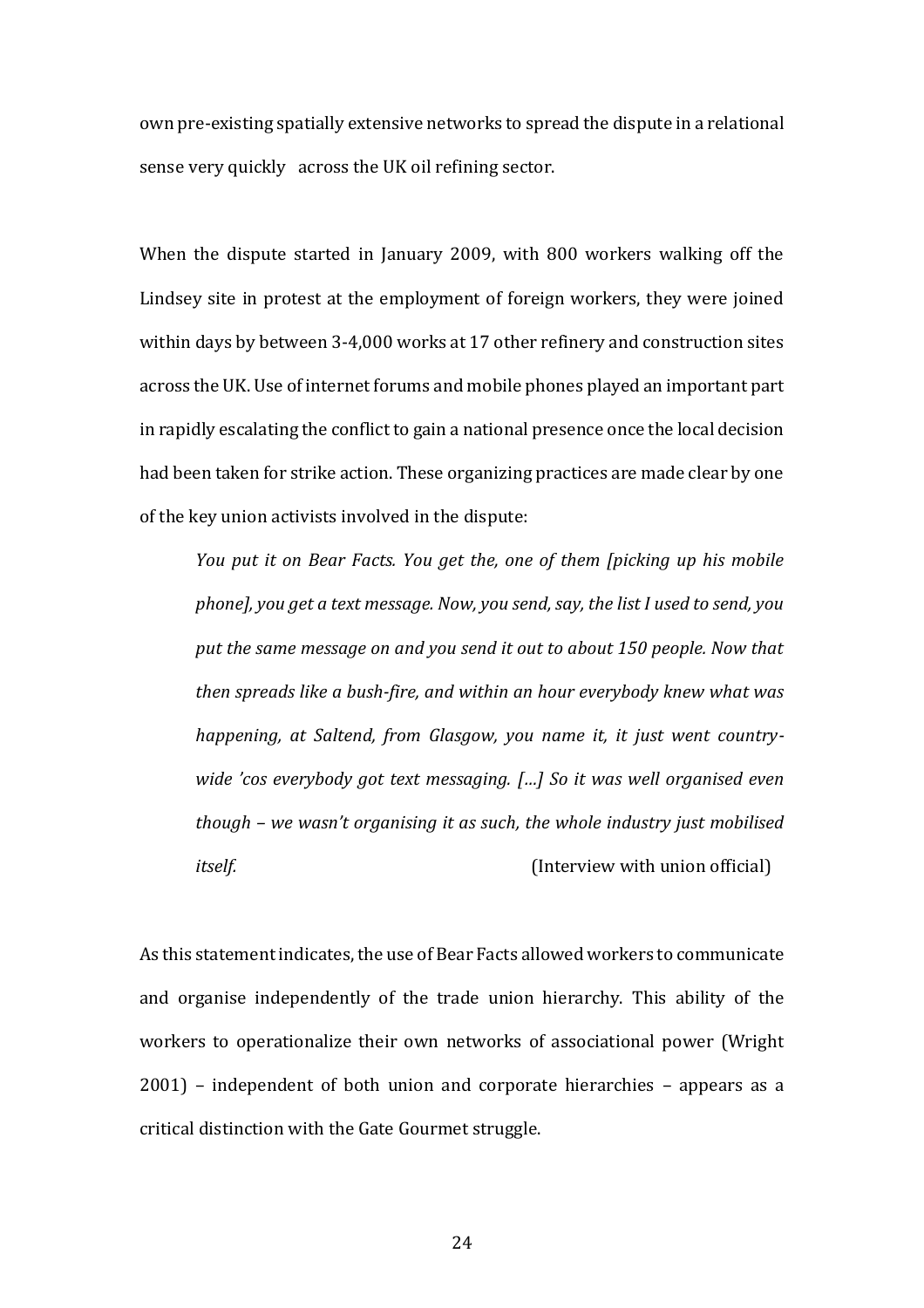With national energy supplies under threat as the industrial action escalated, the Labour Government called in the Advisory, Conciliation and Arbitration Service (ACAS) to help end the dispute (Barnard 2009). An agreement was concluded on 4<sup>th</sup> February with 102 "new jobs" for British 'domiciled' workers on the original IREM contract (ibid). However, further strike action erupted in June when Shaw's dismissed 51 workers, rather than transferring them across to the new contract, on the grounds that they were unwilling to transfer 'an unruly workforce' (cited in Barnard 2009, 250). Given the level of mistrust that had developed among the workforce, and the history of blacklisting union activists, not surprisingly this produced a strong response with the entire workforce involved once again walking off site.

Total then demanded that its contractors dismiss all 647 staff on strike with the instruction that staff would receive their jobs back if they reported for work the following week. This was viewed as another attempt to target union activists and sympathisers. Once again, strikers were successful in mobilizing the national workforce, bringing other refineries and terminals to a standstill, forcing Total to drop their demands and return to the negotiating table. The outcome was the reinstatement of all workers concerned, an extra £85 million added in costs to Total and, because the project had fallen behind schedule, the likelihood that more workers than originally intended would now be employed on the project (Barnard 2009).

Although the outcome of the Lindsey dispute was a much better result for the workers involved than Gate Gourmet, it did not resolve the underlying problems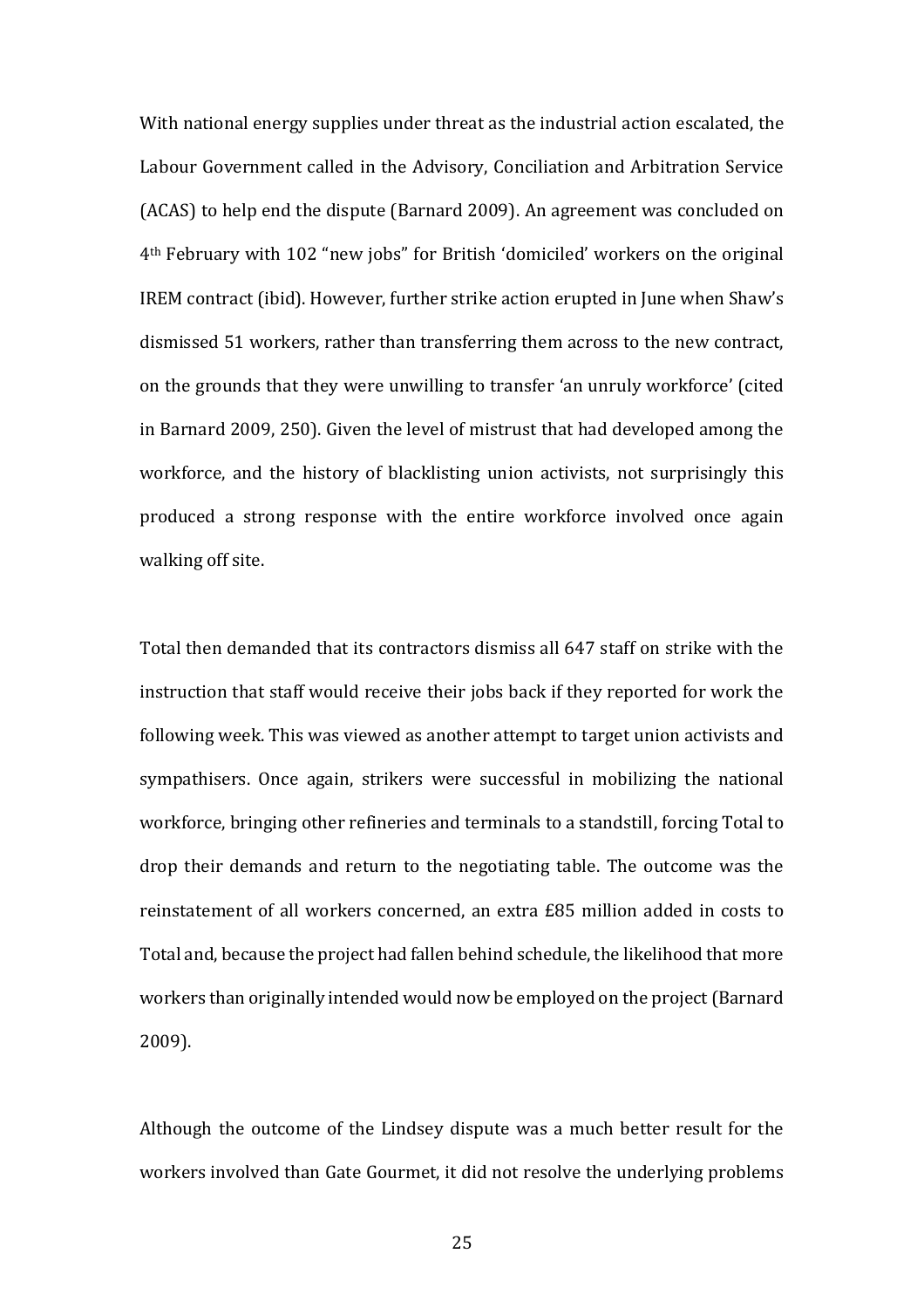facing workers stemming from the employer's ability to legally undermine existing national collective bargaining conditions through taking advantage of European Union directives. As one of our respondents acknowledged, the broader framework of free movement of capital and labour across the European Union remained in placed, through the PWD:

I mean, you're not going to stop the Posted Workers Directive, the free movement of workers around Europe, you're never gonna stop that, that's the law. And anyway, I worked in Europe, so it'd be hypocritical for me to try and stop somebody. But if they're using, what we did find out about the Italians, cos we had a project joint council, they was underpaying them. (Interview with union official)

As the quote demonstrates, there is considerable ambivalence from workers and trade union perspectives in responding to such supranational regulatory processes, recognizing on the one hand the importance of the free movement of labour but on the other the potential for employers to exploit the situation without adequate regulation.

In the case of the PWD, pressure from unions and EU member states have recently resulted in the defeat of the recent Monti II Regulation which was aimed at forcing national states to comply with the directive. The unions and their allies used something called the "yellow card" procedure under the Lisbon Agreement, which needs one third of all national parliaments to agree, to block the proposal which was seen as further eroding national collective bargaining rights. Critically, the coalition against the Monti proposals also included the Latvian, Polish and Portuguese parliaments alongside Finland, Sweden, UK, France and others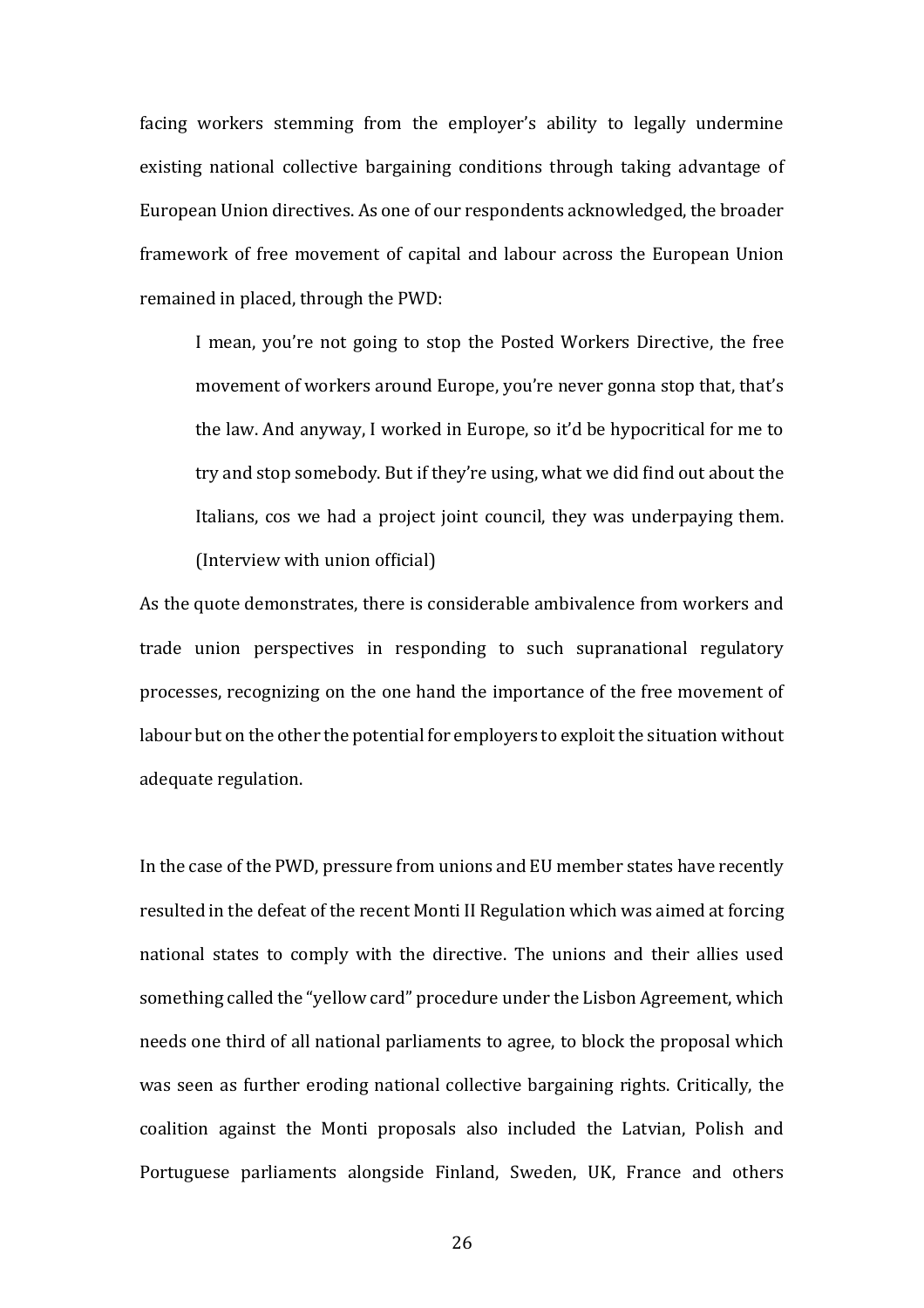suggesting a successful European wide labour mobilization that can overcome existing spatial divisions between workers (Woolfson and Somers, 2006).

Nevertheless, both Gate Gourmet and Lindsey disputes also demonstrate the hurdles that UK unions face from the intersection of a new wave of European neoliberalisation employment directives with the UK's pre-existing flexible and minimally regulated labour market regime. In particular, the legal restrictions on unions in developing forms of secondary action and support meant that the official union response was hamstrung from the outset. While the unofficial strike action and broader support mobilized in both cases was important in resisting employer strategies, the subsequent agreements reached did nothing to challenge the underlying neoliberal employment environment. This also created internal tensions within the broader labour movement in both cases with union leaderships and Labour politicians either unable or unwilling to provide more institutional backing for the strike actions.

### **Conclusions**

In this paper, we have illustrated how on-going processes of economic globalisation and corporate restructuring pose some important dilemmas for workers and unions in placed-based activities such as services, construction, transport and the public sector. Despite such processes, both the Gate Gourmet and Lindsey disputes illustrate the ability of grassroots workers, largely independent of official union organisation, to bring broader global production and distribution networks to a standstill and cause millions of pounds of losses to the companies concerned. They also illustrate workers' continuing structural power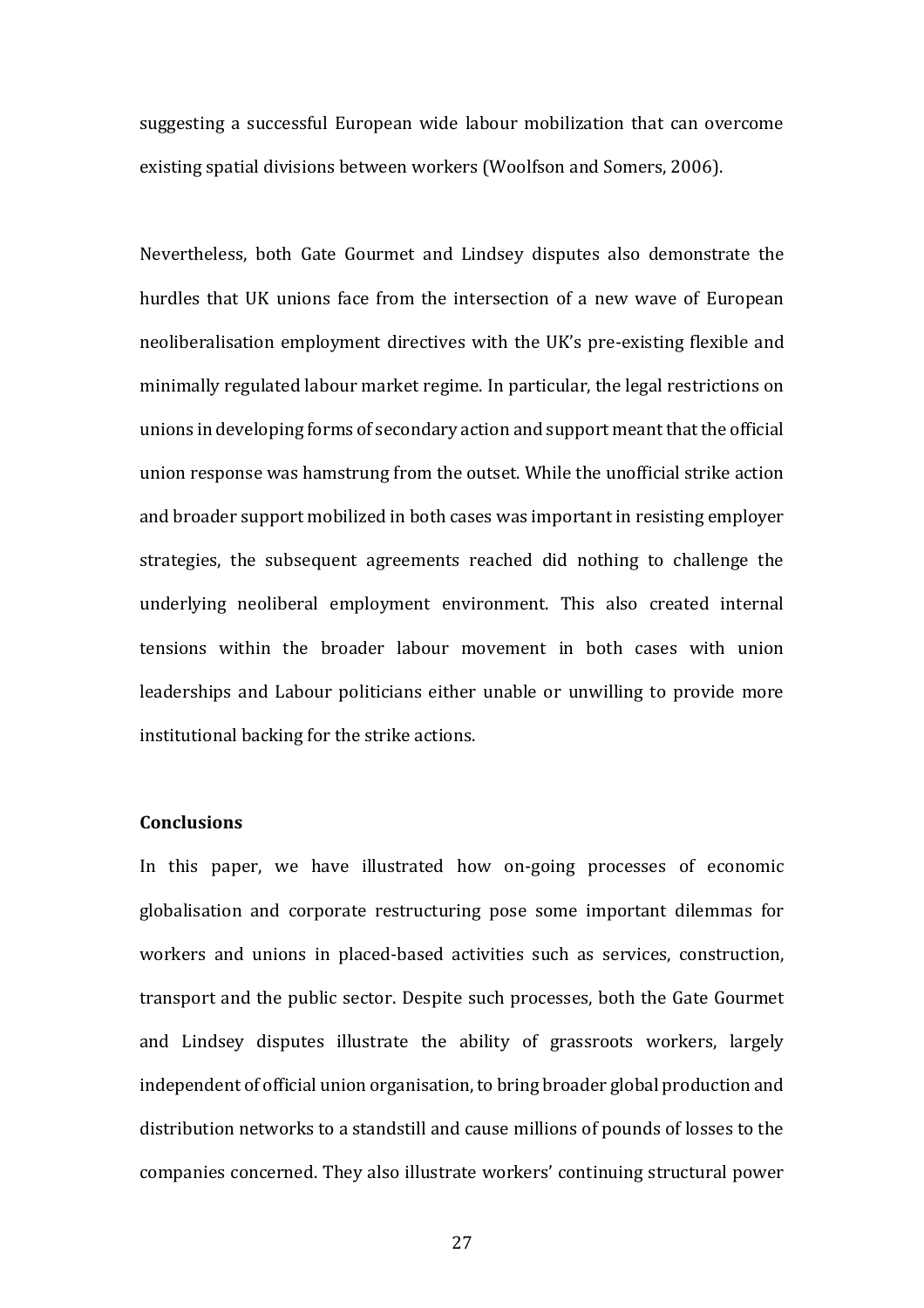in the global economy (Wright 2001) and the continuing capacity for local interventions (Herod 2001) that at the same time are able to mobilise broader trans-local solidarity and support from other workers.

Whilst recognising the continued agency of labour, the paper also raises some important questions about the extent to which such interventions are able to reshape the economic landscape on terms favourable to labour. In different ways, the two strikes also offer important pointers to how unions should organise collectively across place and space – developing new spaces of associational power (Wright 2001) - in the difficult terrain of twenty first century global capitalism. The Gate Gourmet dispute showed the potential for workers to successfully mobilise across class, race and gender in particular ethnically diverse places in defence of their collective interests. The Lindsey dispute showed how a well-networked workforce (at the national in this case rather than a global level) across the space of the UK energy sector was able to mobilise collectively through its own social media and communication infrastructures to thwart corporate attempts to erode labour standards. Indeed, in both disputes, grassroots action was mobilised in spite of and outwith official union channels and hierarchies with significant use of illegal secondary action.

Yet both disputes also illustrate the weak position of organised labour in the context of economic globalisation and new spatial strategies by employers to undermine established forms of national collective bargaining. What is particularly sobering is the inability of unions thus far to shape the underlying processes of corporate globalisation in any meaningful way. The spatial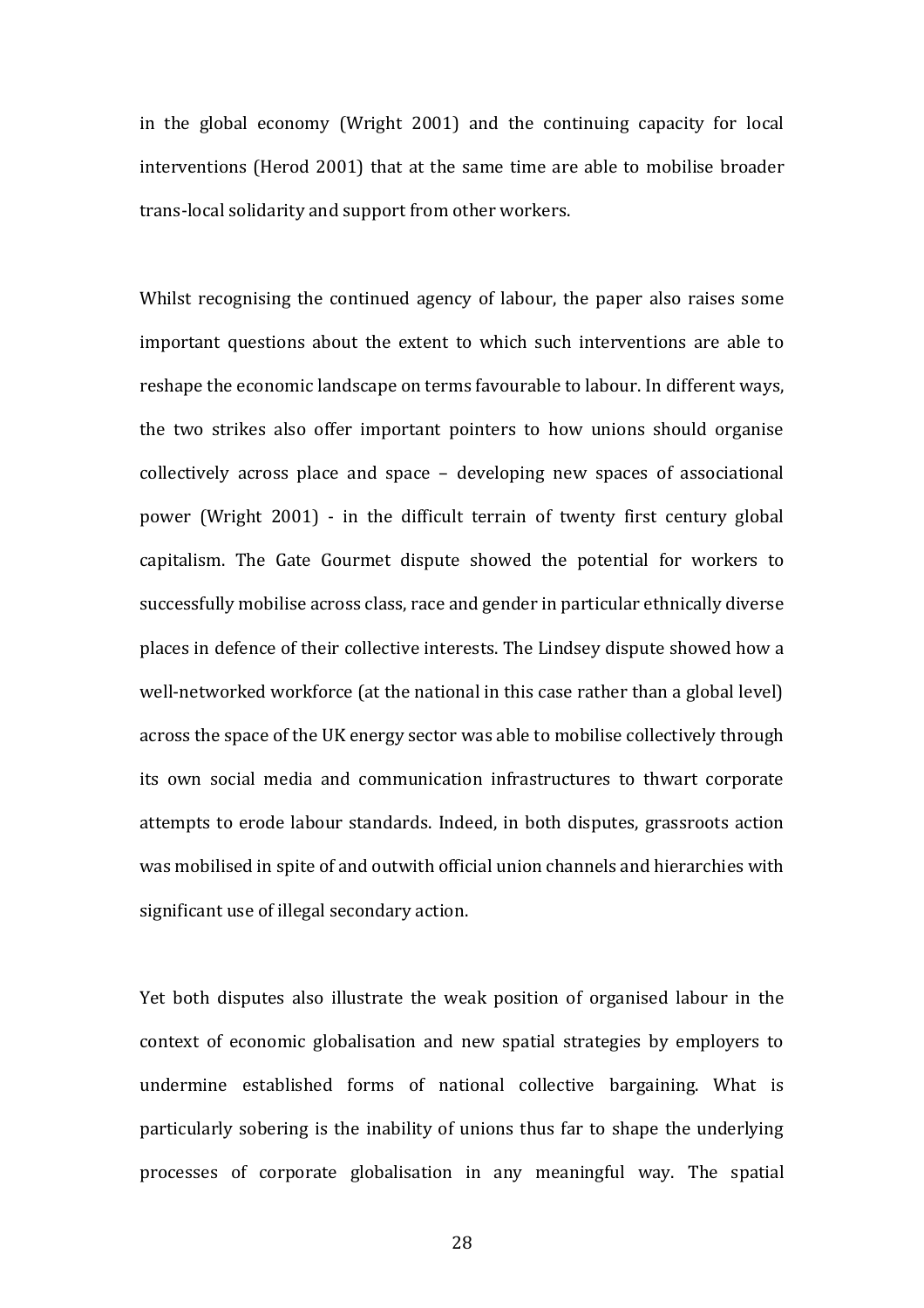reconfiguration of capital and work are made possible by a continuing neoliberalisation of state policy at and across geographical scales, which has been accentuated by the financial crisis and austerity policies (Crouch 2011, Mirowski 2013). In the European Union this is evident in the ability of business actors to dominate governance agendas and to ensure that open market and competitiveness narratives override social and labour directives (Bieler 2013). Our case studies show the particular dangers for unions when an already heavily deregulated and flexible national labour market regime intersects with the broader European neoliberal agenda.

While the UK is a particularly pernicious environment for labour organizing in the current conjuncture, there are some more general and fundamental issues raised here for unions spatial strategies. Too often, their responses to global threats are stuck in outmoded and nationally-oriented institutional cultures and practices, Ǯlocked-inǯ to defensive and inward-looking perspectives that are inappropriate to admittedly complex and difficult to negotiate multi-scalar realities. As such, it is important to think about the terms on which existing national agreements are defended and articulated. There is a strong case for these to be re-configured in ways that are more alert to global processes and to facilitate links between unions and workers from different places. This needs moving beyond rather overterritorialised and top-down organisations, still focused around national modes of organizing to develop new spatial forms. This is particularly prescient in an economic landscape where employers and governments seem to act with impunity in overturning existing labour rights. In this regard, both our case studies show the limits to official established trade unions positions but also the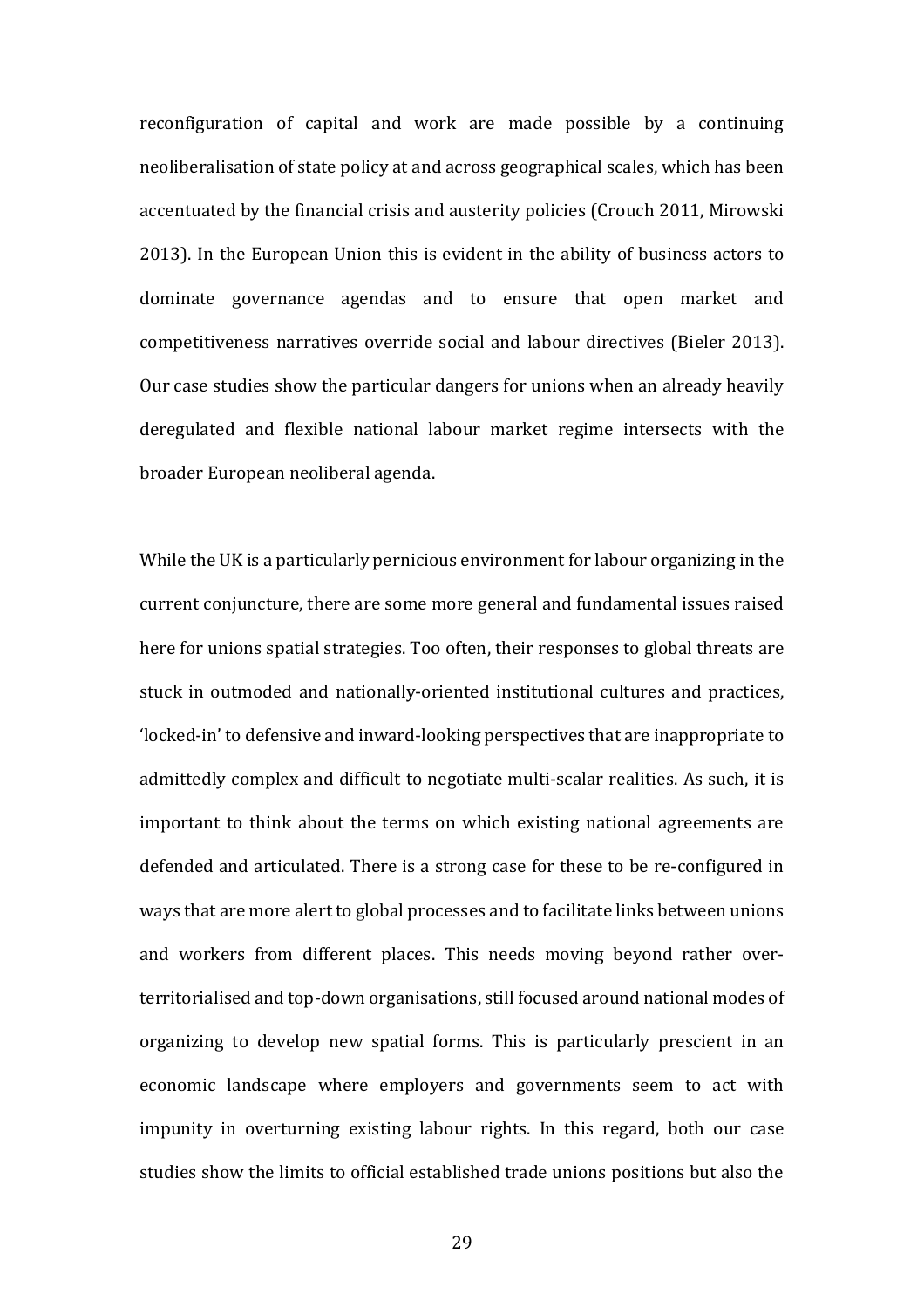continuing possibilities for labour agency to be produced through grassroots interventions. Finding new and creative ways of supporting emergent grassroots labour networks therefore becomes the key imperative for unions seeking to get to grips with economic globalization.

## **References**

Anderson, B. (2010), Migration, immigration controls and the fashioning of precarious workers, *Work Employment and Society* 24: 300-317.

Anderson, J. (2009), Labour's lines of flight: rethinking the vulnerabilities of transnational capital, *Geoforum* 40: 959-968.

Anderson, J. (2013), Intersecting arcs of mobilisation: the transnational trajectories of Egyptian dockers' unions, *European Urban and Regional Studies* 20: 128-133.

Anitha, S. Pearson, R. and McDowell, L. (2012), Striking lives: multiple narratives of South Asian women's employment, identity and protest in the UK, *Ethnicities* 12: 754-775.

Barnard, C. (2009), British jobs for British workers': Lindsey oil refinery dispute and the future of local labour clauses in an integrated EU market, *Industrial Law Journal* 38: 245-277.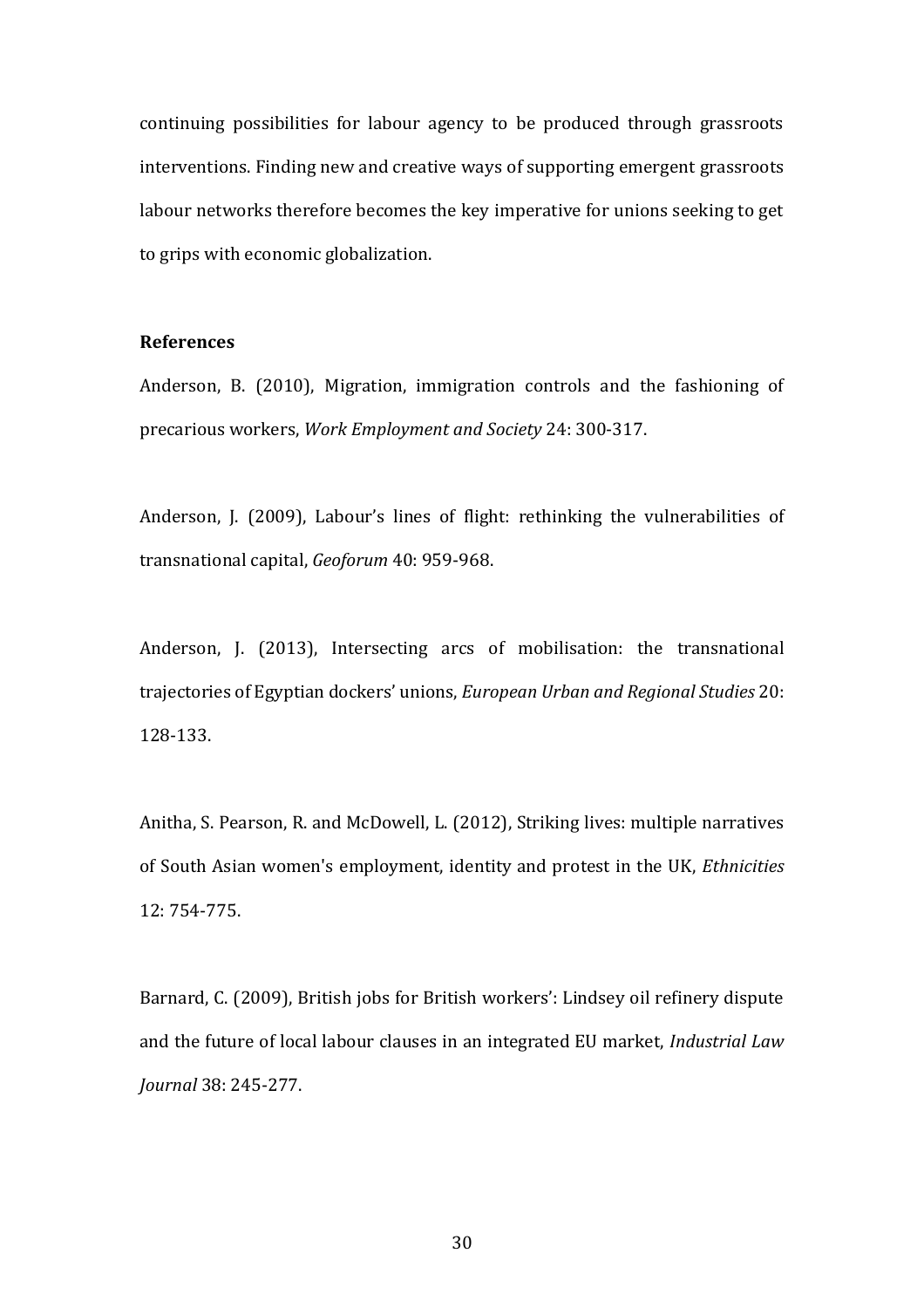Bergene, A-C, Endresen, S.B. and Knutsen, H.M. (eds) (2010) *Missing Links in Labour Geography.* Aldershot, Ashgate.

Bieler, A. and Lindberg, I. (2011) *Global Restructuring, Labour and the Challenges for Transnational Solidarity.* Abingdon, Routledge.

Bieler, A. (2013) The EU, Global Europe and processes of uneven and combined development: the problem of transnational labour solidarity, *Review of International Studies*, 39: 161-83.

Brenner, N. (2004) *New State Spaces: Urban Governance and the Rescaling of Statehood,* Oxford and New York: Oxford University Press.

Coe, N (2013), Geographies of production: making space for labour, *Progress in Human Geography*, 37: 271-84.

Carswell, G. and de Neve, G. (2013), Labouring for global markets: Conceptualising labour agency in global production networks, Geoforum 44, 62-70).

Caulkin, S. (2005) Outsourcing and out of control: The Gate Gourmet deal has exposed the pitfalls, *The Observer* 4th September.

Cumbers, A. (1994), New forms of work and employment in an old industrial region? The offshore construction industry in the North East of England, *Work, Employment and Society* 8: 531-552.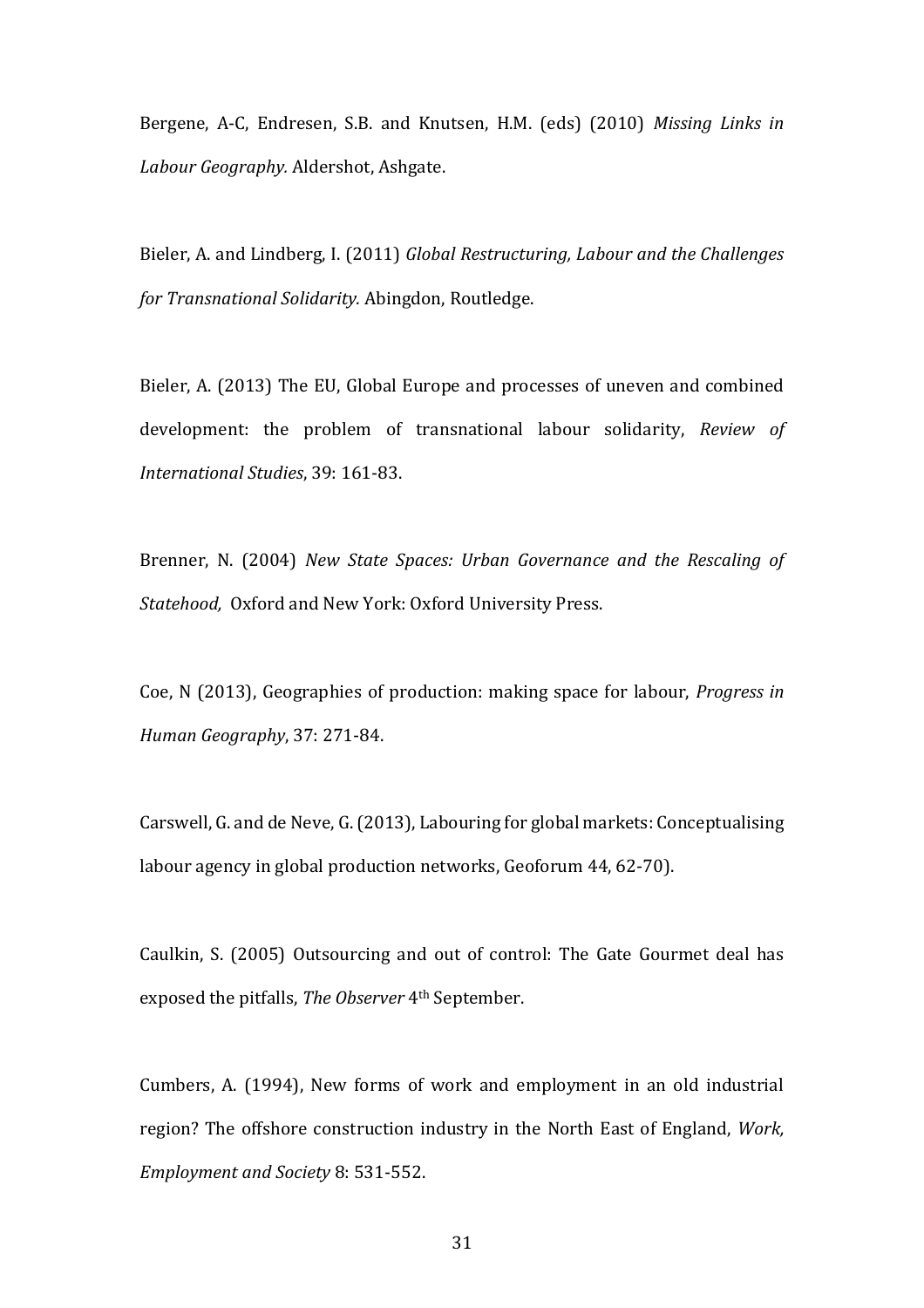Cumbers, A. MacKinnon, D. and Shaw, J. (2010), Labour, organisational rescaling and the politics of production: union renewal in the privatised rail industry. *Work, Employment and Society* 24: 127-144

Ewing KD and Hendy J (2010), The dramatic implications of *Demir and Baykara*, *Industrial Law Journal* 39: 2-51.

Gall, G. (2012), The engineering construction strikes in Britain, 2009, *Capital and Class* 36: 3, 411-431.

Gupta, R. (2005) 'Heroines of the Picket' *Guardian* 27<sup>th</sup> August, 2005. [http://www.theguardian.com/politics/2005/aug/27/tradeunions.britishairway](http://www.theguardian.com/politics/2005/aug/27/tradeunions.britishairwaysbusiness) [sbusiness,](http://www.theguardian.com/politics/2005/aug/27/tradeunions.britishairwaysbusiness) last accessed 9th December, 2013.

Gibson, K. (2009) 'Speech at National Shop Stewards Network Conference' <https://www.youtube.com/watch?v=cyjgovSoYHA>

Last accessed 17<sup>th</sup> July, 2013.

Hardy, J. Eldring, L. and Schulten, T. (2012) Trade union responses to migrant workers from the 'new Europe': A three sector comparison in the UK, Norway and Germany, *European Journal of Industrial Relations* 18: 347-63.

Herod A (2001) *Labor Geographies*. London: Guilford Press.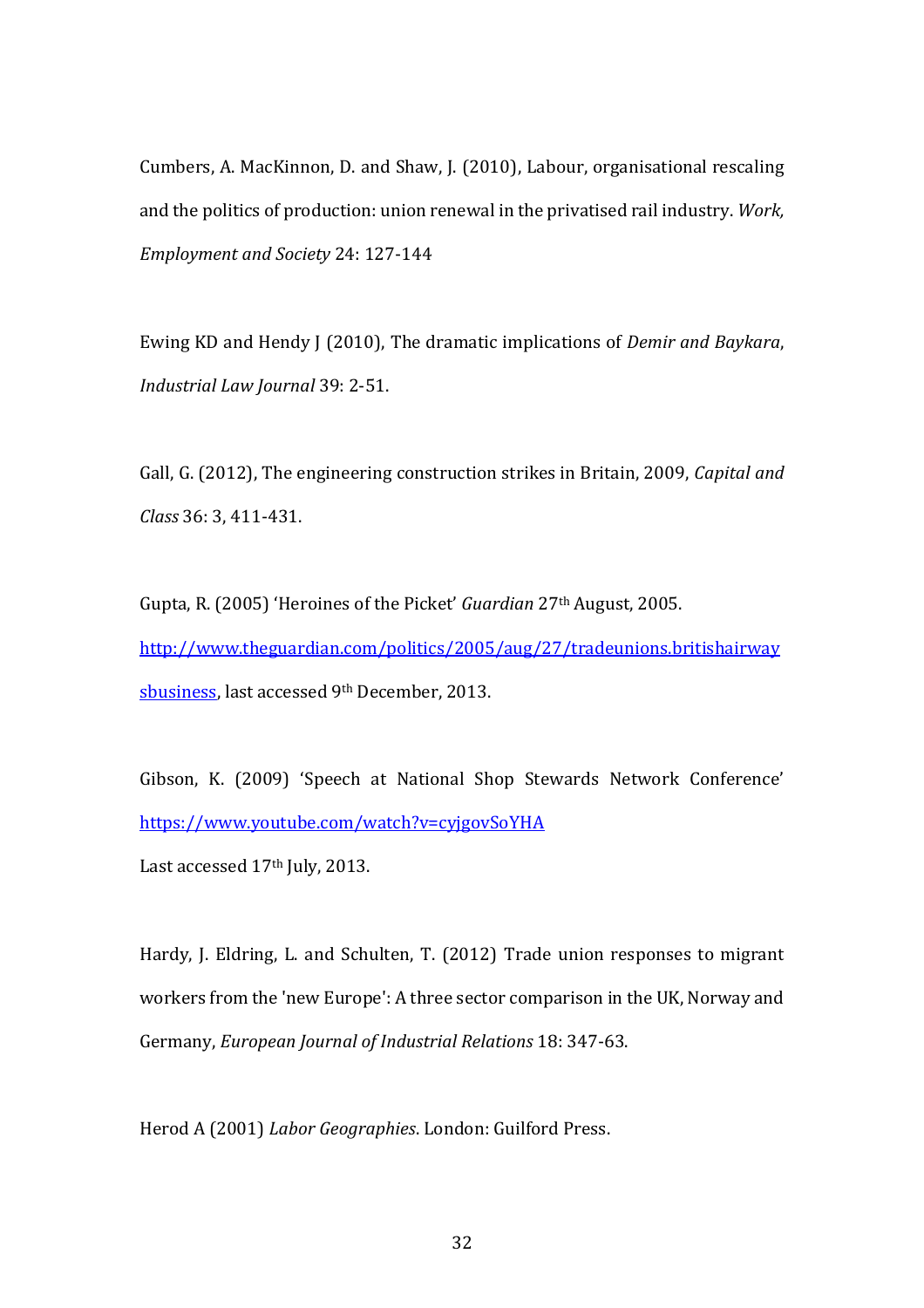Höpner, M. and Schäfer, A. (2010), A new phase of European integration: organized capitalisms in post-Ricardian Europe, *West European Politics* 33: 344– 368.

Hudson, M. (2012) *The Bubble and Beyond*. Islet, New York.

International Transport Workers Federation (2005) 'Solidarity: Gate Gourmet Dispute at Heathrow'. Available at <http://www.itfglobal.org/> solidarity/gategourmet.cfm. [Accessed 5 January 2011.]

Lee, E. (2010) 'Online union campaigns and the shrinking globe: the LabourStart experience' in McGrath-Champ, S., Herod, A. and Rainnie, A. (ed.) *Handbook of Employment and Society: Working Space* Cheltenham, Edward Elgar, 421-435.

MacKinnon D Cumbers A and Shaw J (2008), Re-scaling employment relations: key outcomes of change in the privatised rail industry, *Environment and Planning A.* 40: 1347-1369.

MacKinnon D, Cumbers A, Featherstone D, Ince A and Strauss K (2011) *Globalisation, Labour Markets and Communities in Contemporary Britain*. York: Joseph Rowntree Foundation.

McDowell, L. (2012), Striking similarities: representing SouthAsian women's industrial action in Britain, *Gender, Place and Culture* 19:133-152.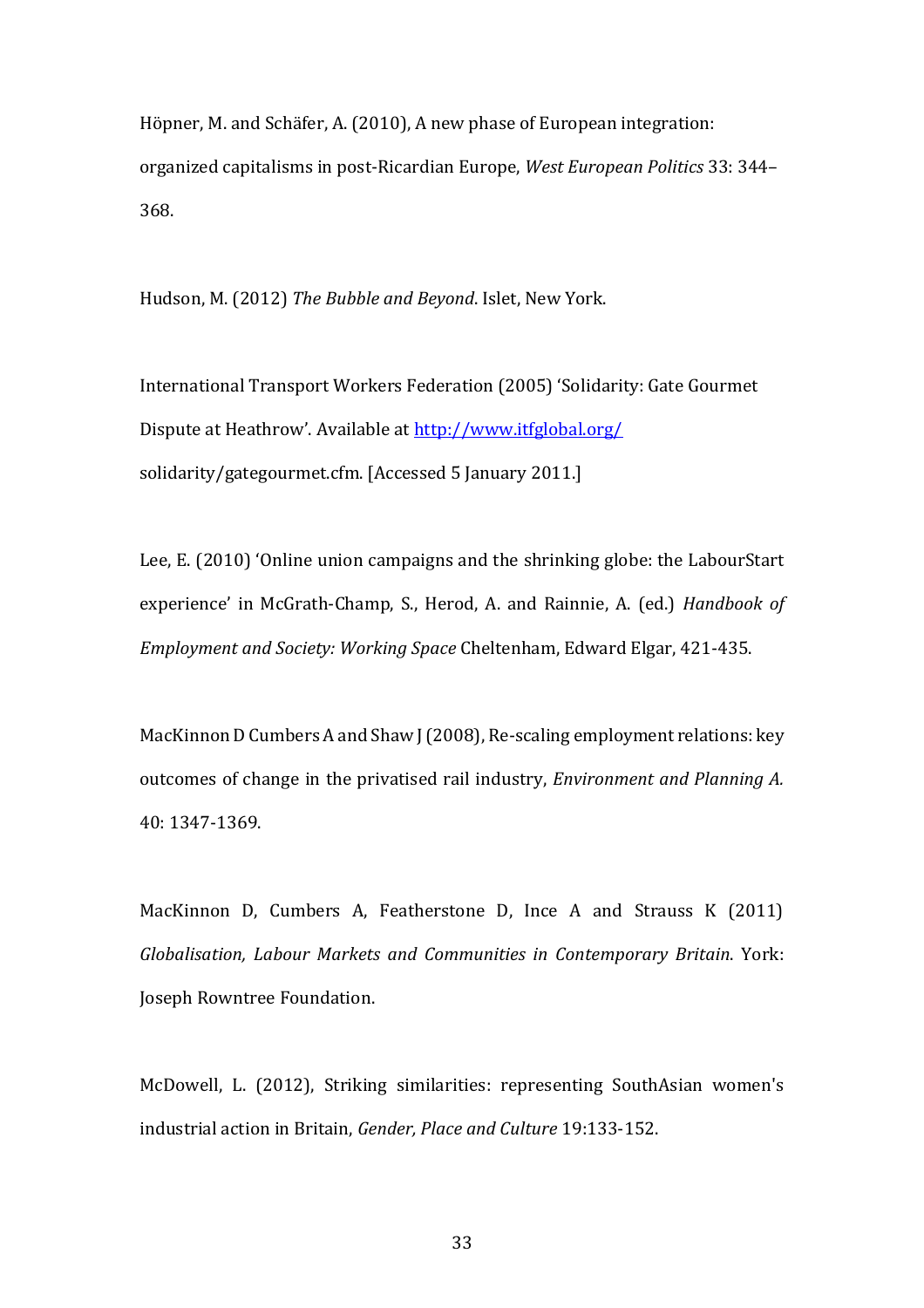Meardi, G. (2012), Union immobility? trade unions and the freedoms of movement in the enlarged EU, *British Journal of International Relations* 50: 1, 99-120.

Milberg, W. and Winkler, D. (2009) Globalisation, Offshoring and Economic Insecurity in Industrialised Countries. Working Paper No. 87, New York: United Nations, Department of Economic and Social Affairs,

NJC (2007) *National Agreement for the Engineering Construction Industry, 2007- 2010*. London: National Joint Council for the Engineering Construction Industry.

Parr H ( 2003) 'Researching bodies in virtual space' in Blunt A, Gruffudd P, May J, Ogborn M and Pinder D (eds) *Cultural Geographies in Practice*. London: Arnold.

Pearson, R., Sundari, A. and McDowell, L. (2010) 'Striking issues: from labour process to industrial dispute at Grunwick and Gate Gourmetǯ. *Industrial Relations Journal*, 41, pp. 208-428.

Pike, A and Pollard, J. (2010), Economic geographies of financialization. *Economic Geography*, 86, 29-51.

Selwyn, Benjamin (2011), Beyond firm-centrism: re-integrating labour and capitalism into global commodity chain analysis, *Journal of Economic Geography*, 12: 205-226.